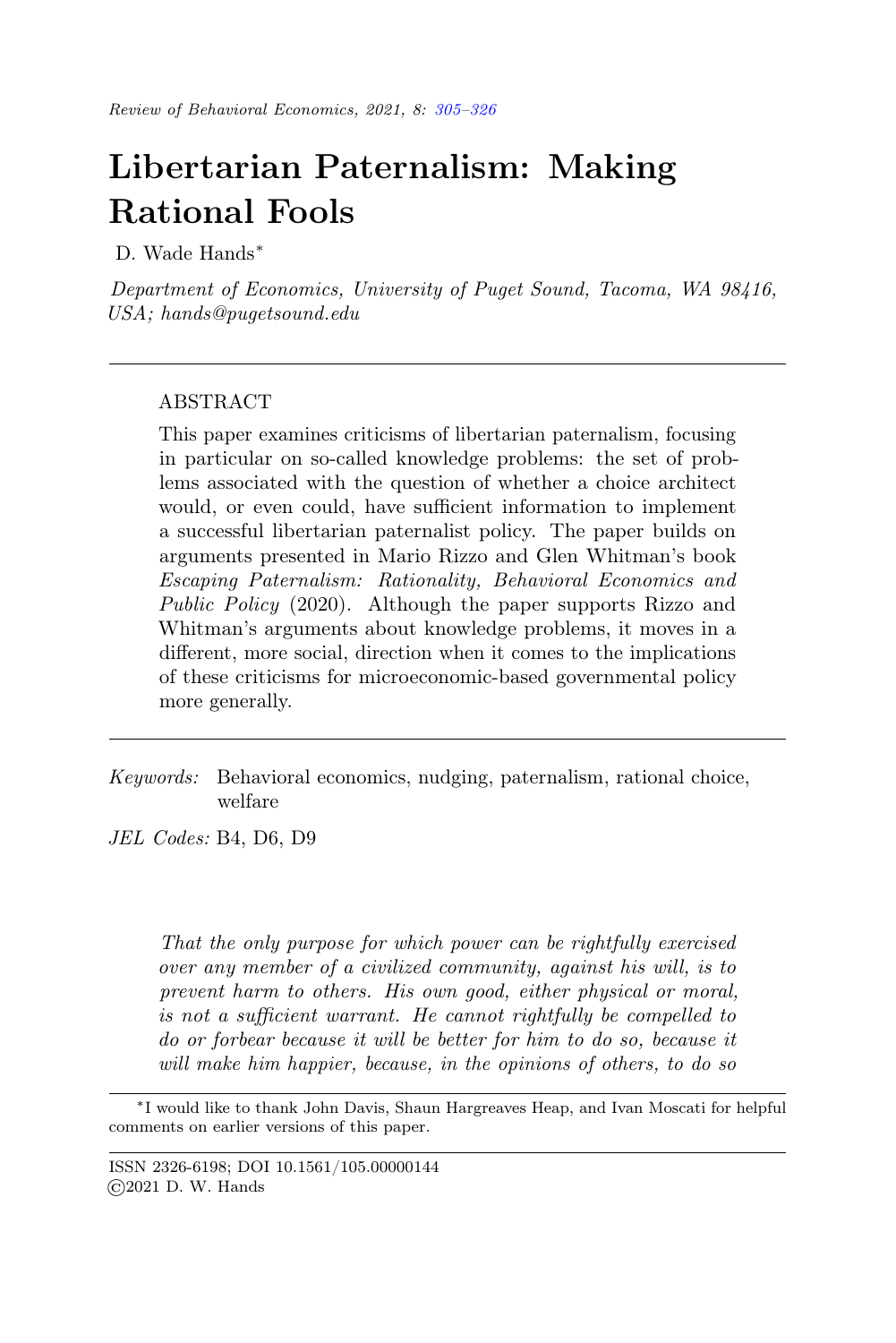would be wise, or even right... The only part of the conduct of any one, for which he is amenable to society, is that which concerns others. In the part which merely concerns himself, his independence is, of right, absolute. (Mill, 1961 [1859], p. 263)

The purely economic man is indeed close to being a social moron. (Sen, 1977, p. 336)

## 1 Introduction

The initial round of behavioral economics literature  $-$  the so-called "heuristics" and biases" program sparked by Kahneman and Tversky's (1979) paper on prospect theory – generated a significant amount of methodological debate. The main controversy was whether the heuristics and biases program was a better way to predict and explain individual choice behavior than rational choice theory: the homo economicus-based approach that has dominated economic theory since the end of the nineteenth century. While the heuristics and biases program did not provide a unified alternative to rational choice theory, it did produce a vast number of empirical anomalies – including status quo bias, preference reversals, hyperbolic discounting, constructed preferences, framing effects and many others – which demonstrated that actual behavior often deviated from rational choice theory in significant and systematic ways. In Richard Thaler's words: "The approach taken by most behavioral economists has been to focus on a few important ways in which humans diverge from homo economicus" (Thaler, 2017, p. 1800).

Despite the challenges that such anomalies posed for standard economics there has not been a paradigm shift in the way economists typically model individual economic behavior. Rather than a revolution, the methodological debate has mostly subsided and there now seems to be a relatively stable equilibrium, a peaceful coexistence, where most economists view behavioral economics as a complement to, rather than a substitute for, traditional rational choice theory (Angner, 2019). However, this stable equilibrium only concerns the positive science of choice theory. In recent years another, and in many ways more controversial, debate has opened up regarding the implications of behavioral economics for normative economics: welfare economics and microeconomic policy. The relationship between behavioral and welfare economics is generally called behavioral welfare economics, and the problem of trying to reconcile the various tensions between the two subjects is called the reconciliation problem (McQuillin and Sugden, 2012). There are many different aspects to the behavioral welfare economics debate, but the topic that has dominated the conversation more than any other on the policy side is behavioral paternalism, the focus of Mario Rizzo and Glen Whitman's Escaping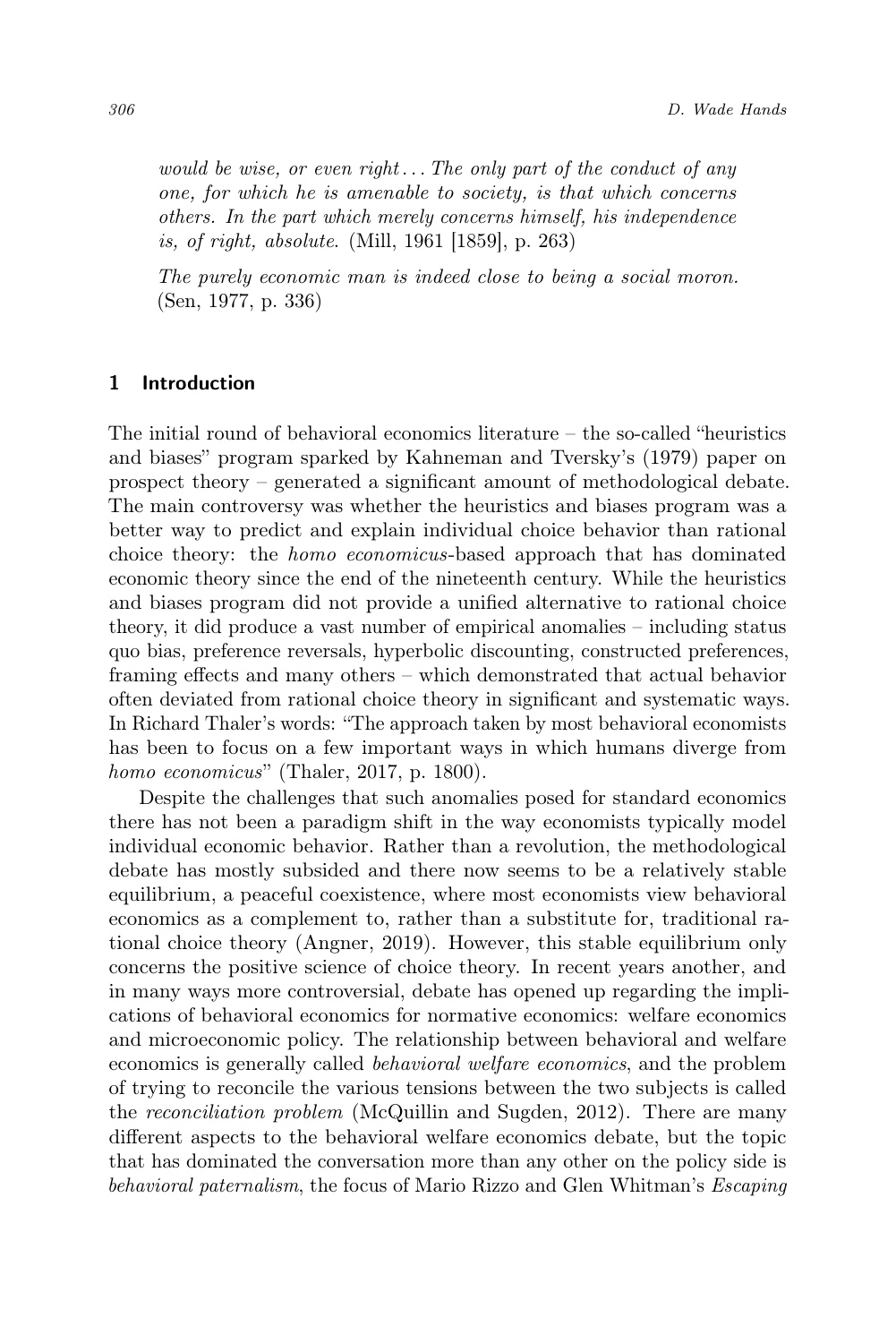Paternalism: Rationality, Behavioral Economics, and Public Policy (Rizzo and Whitman, 2020, hereafter referred to as RW).

As Rizzo and Whitman explain, the "burgeoning field of behavioral economics has produced a new set of justifications for paternalism" and their book "challenges behavioral paternalism on multiple levels from the abstract to the conceptual to the pragmatic and applied"  $(RW, i)$ .<sup>[1](#page-2-0)</sup> Their remark that they "have presented a gauntlet of challenges to behavioral paternalism" (RW, 398) is somewhat of an understatement since the book is a relentless critical engagement with behavioral paternalism that attacks it on a wide range of different fronts. Although it is a multi-pronged attack, they do a very good job being systematic about each of the criticisms they discuss. For example, in chapter four they present various concerns about the empirical research on heuristics and biases, research that is the foundation for behavioral paternalism. And yet when they move on to other criticisms in later chapters, they set aside the material in chapter four and argue that even if the empirical research was unproblematic, various other issues would still be a problem. They proceed this way on a topic-by-topic basis. The result is "a series of 'even if' arguments" (RW, 399) that forms a systematic multi-pronged attack coalescing into a broad-based critique of behavioral paternalism.

Although the way Rizzo and Whitman's critical account comes together is impressive, I will draw on only certain aspects of their argument: primarily the first three chapters and chapters six and seven. There are a number of places where slightly different terminology will be used, but for the most part the paper will stick with Rizzo and Whitman's main story line from these chapters – although toward the end of the paper, my argument will turn in a different direction. Their main point is that behavioral paternalist policies are misguided and problematic, and the majority of their arguments are very persuasive, particularly those about the normative role of homo economicus and the knowledge problem of policy makers. But as they move through the book, they increasingly emphasize ideas from public choice theory – rational ignorance, government failure, slippery slopes, and such – and it seems that in the process they start to lose sight of the target – behavioral paternalism – and begin to slide into a more broad-ranging criticism of governmental action. In section four the argument will be made that while the vast majority of their critical remarks about behavioral paternalism are correct, such criticisms should lead, not in the direction of less governmental action in toto, but rather away from behavioral paternalism and toward increased governmental attention to the things that economists have traditionally considered to be the responsibility of democratic governments: that is social policy. In other

<span id="page-2-0"></span><sup>&</sup>lt;sup>1</sup>RW refers to Rizzo and Whitman  $(2020)$  throughout.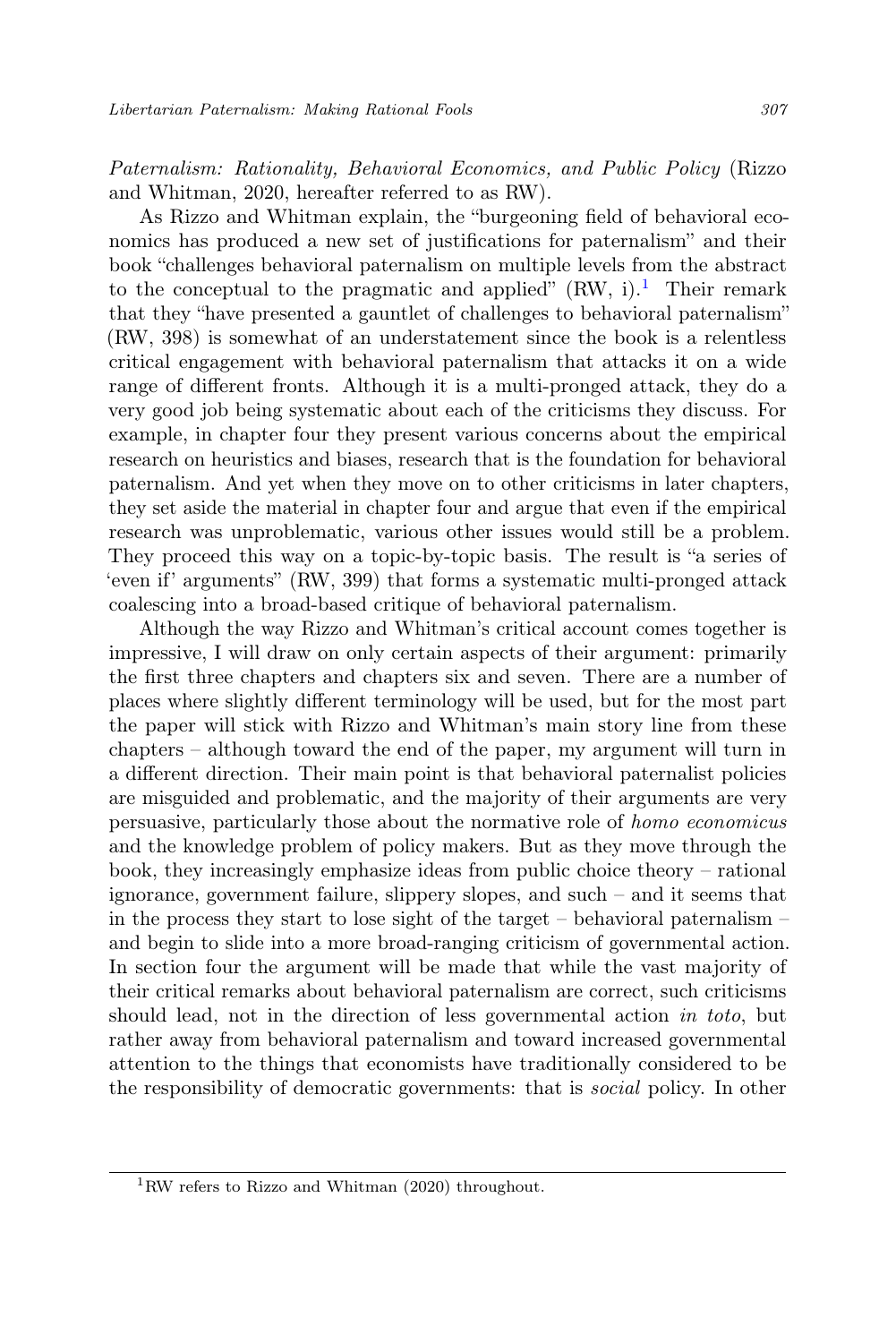words, to spend more time and resources on serious social problems rather than trying to nudge people into being more effective rational fools.<sup>[2](#page-3-0)</sup>

## 2 Paternalism, Behavioral Economics, and the Inner Rational Agent

Paternalism within economics traditionally involved the use of taxes, subsidies, and regulations to change behavior in ways that would make the relevant individual better off than they would be on their own. For example, smoking cigarettes causes cancer and yet individuals choose to purchase and smoke cigarettes. Given they would be healthier, that is, better off, if they smoked less, a tax or restriction on the sale or use of cigarettes would, ceteris paribus, cause them to smoke less and therefore make them better off. Since economists have traditionally assumed that people make choices on the basis of utility/preference maximization, smokers and others who prefer to consume harmful products were not typically viewed as irrational (non-utility maximizing) by economists, but rather, simply as individuals making rational choices given unhealthy preferences. Thus, paternalist economic policies that raise the price, or restrict the sale or use, of products like cigarettes simply incentivize people to consume less of these products even though they are products the individuals prefer. This works in the same paternalistic way as incentivizing a child to consume less candy would make them better off, even though they would prefer to eat more, not less, candy. In the case of adults and products like cigarettes there has been some debate about whether the smoker's behavior is a result of tensions between their short run and long run preferences, or whether it was a simply a matter of maximizing preferences that are not good for them, but in either case the right (paternalistic) thing to do has traditionally been to use standard microeconomic tools to change people's behavior in ways that was good for them in spite of their preferences.

One major impact of behavioral economics was to break the traditional direct linkage between preference and choice. Kahneman and Tversky, following an established psychological tradition in behavioral decision theory, presumed that individuals possess stable and well-ordered preferences, but the overwhelming evidence from their own, and other, psychological research indicated that real people often make cognitive mistakes and fail to act optimally on their preferences. Identifying and helping individuals correct such mistakes was a main goal of this tradition in psychological research.[3](#page-3-1) The

<span id="page-3-0"></span><sup>&</sup>lt;sup>2</sup>The reference to rational fools, here and in the title, is from Amartya Sen's famous paper by that title where he argues that the standard economic view that choice is driven by a stable, highly structured, preference ordering, may make homo economicus rational in a very narrow sense, but such a person must also "be a bit of a fool." (Sen, 1977, p. 336)

<span id="page-3-1"></span><sup>&</sup>lt;sup>3</sup>See Heukelom (2014) for a detailed discussion of the behavioral decision theory and its relation to the work of Kahneman and Tversky as well as later behavioral economics.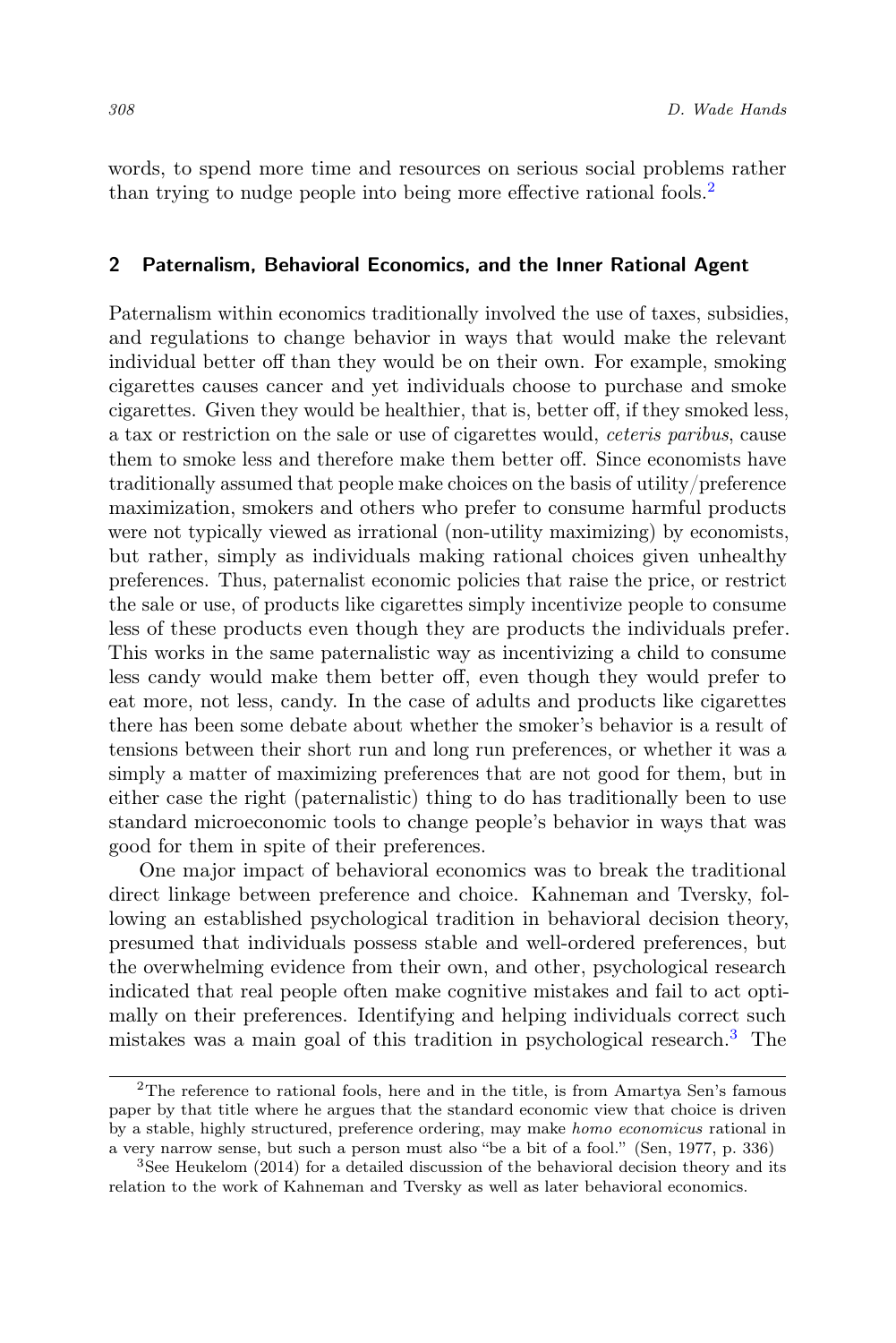various factors – heuristics and biases – responsible for such mistakes is reflected in the laundry list of anomalies that is now associated with behavioral economics. From this point of view, all the various anomaly-creating cognitive mistakes constitute errors in rational decision-making. As Rizzo and Whitman explain:

"The implicit metaphysical assumption . . . is that each person has a neoclassical agent deep inside that is struggling to surface. Decisionmaking processes are thus deemed to be malfunctioning insofar as they fail to produce choices consistent with the standard preference structure. In other words, malfunction is not independently defined; it is whatever does not make standard choice theory descriptively accurate. This approach thus assumes away the possibility of individuals who simply do not have preferences that satisfy the neoclassical axioms. . . " (RW, 80)

There are many ways that an individual can make mistakes and act in a nonpreference maximizing way, but the general class of errors that has received the most attention are those related to the context of choice: the choice environment or choice architecture. Economists have traditionally viewed the choice space over which individuals maximize utility/preference to be the space of outcomes – bundles of various commodities in riskless choice and gambles in choice under risk – and thus in most economic models, the context of choice, say the way the vegetables are arranged in the grocer's display, will have no impact on the choices made. However, as many of the now well-known choice anomalies demonstrate, real people do often allow the choice context to affect their choices, and so alteration in the choice context or choice architecture has become the primary focus in efforts to help people correct their decision-making mistakes.

But choice context is a very general concept that applies to many variations that are quite different from the way things are arranged on a store shelf. For example, Kahneman and Tversky's influential paper on prospect theory focused on loss aversion – where an individual weighs losses more heavily than gains – and loss aversion is a type of endowment effect: the decision-maker values a particular outcome differently depending on their ownership or endowment at the time of choice. Suppose the individual starts at a particular bundle A with the associated utility level  $U(A)$ . If bundle B is preferred to bundle A, then movement from  $A \rightarrow B$  will increase the individual's utility, and the movement back from  $B \to A$  will reduce their utility. But if the individual is subject to loss aversion, then the perceived gain from  $A \rightarrow B$  will be less than the perceived loss from  $B \to A$ . This means that the utility associated with bundle A will be lower after the path through B than it was initially. But given the definition of a function, this means that the individual's valuations of various bundles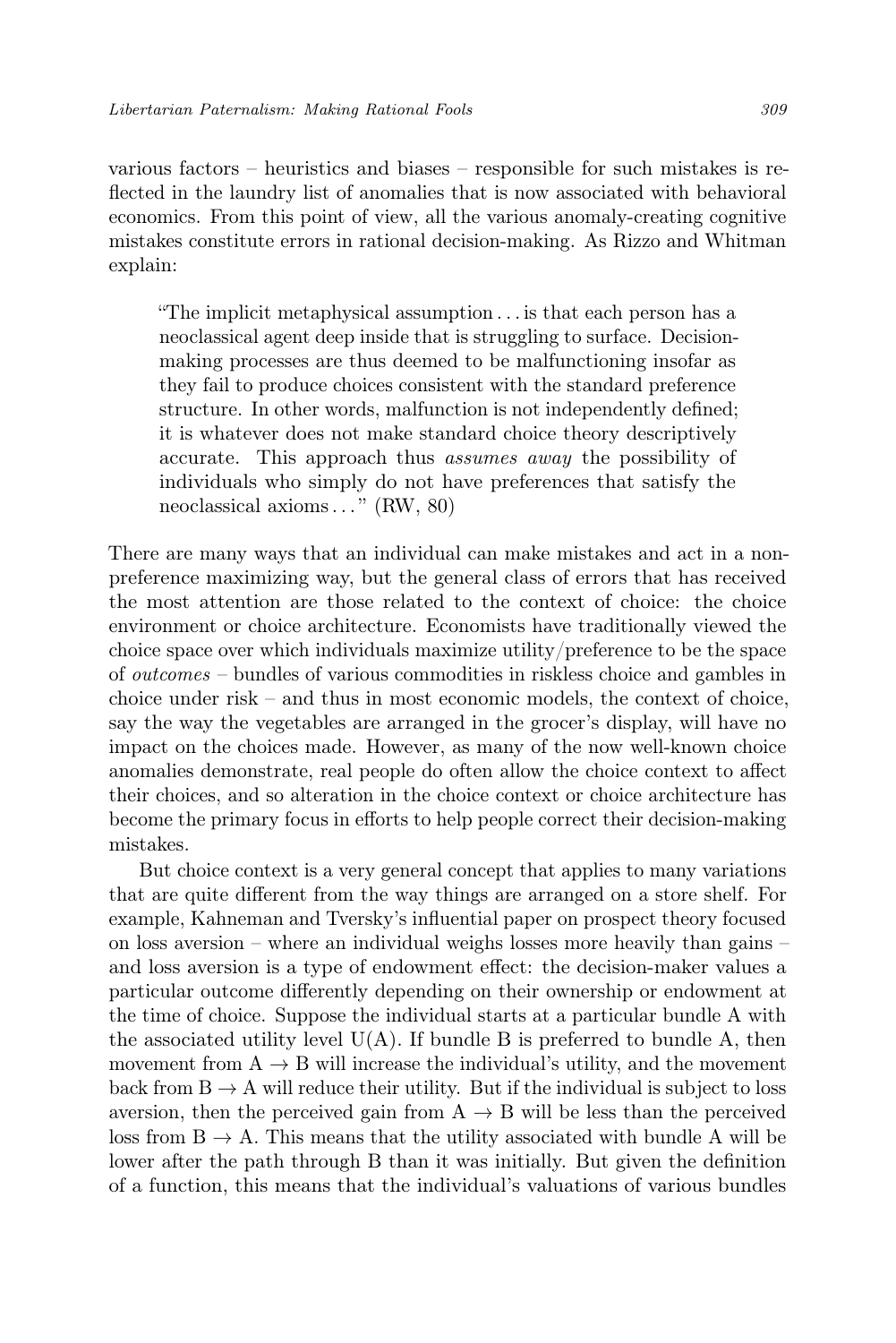of goods cannot be represented by a stable utility function.<sup>[4](#page-5-0)</sup> In this way the heuristics and biases program has led to (a) disconnecting preference from choice, and (b) opening the door to changing the choice architecture as a way of nudging individuals into making more rational, that is utility-maximizing, choices. Notice that through this lens, decision-making mistakes do not come from having irrational preferences – not transitive, not complete, etc. – but rather in failing to act optimally on one's preferences. Each individual has an inner rational agent, it is just their outer psychological shell prevents them from acting as homo economicus, or in short as an Econ, would act given such preferences. In other words: "behavioral welfare economics models human beings as faulty Econs" (Infante et al., 2016b, p. 22)

We can now see how behavioral economics opens the door for a new behavioral paternalism that is quite different from traditional paternalism. In traditional paternalism choices are presumed to be consistent with the individual's preferences, it is just that people often prefer things that are not very good for them. Now we have the possibility that because of various cognitive mistakes, the choices that an individual makes need not be consistent with their underlying preferences. If one assumes that individuals are generally self-interested, a common presumption in economics, then such mistakes prevent people from acting rationally in their own self-interest and are thus worse off than they would be if they behaved like Econs. Thus changes in the choice architecture that would nudge individuals away from cognitive mistakes and back into proper utility-maximizing behavior would make them better off. The cognitive mistakes that real people make can be seen as internalities – the internal cost to the agent from less than fully-rational behavior<sup>[5](#page-5-1)</sup> – and behavioral paternalism is designed to eliminate such internalities by nudging individuals into more rational choices and thus making them better off. Such a policy of course changes homo economicus from being simply a modelling strategy used to predict and explain individual behavior, to being a normative standard for behavioral paternalist policy: something that economic agents ought to do in order to be rational. In Rizzo and Whitman's words:

"The behavioral paternalist case hinges crucially on the idea that people deviate systematically from rational choice. Their policies are intended to push people toward more rational behavior. In other words, despite having rejected rationality as a model of how

<span id="page-5-0"></span><sup>4</sup>By the way, this type of 'endowment effect' problem was identified by some early twentieth-century neoclassical economists, Pareto (2014 [1909]) for example, and it was one of motivations for the various efforts to develop a non-integrable demand theory during the 1930s: Allen (1932), Evans (1930), Georgescu-Roegen (1936), and others. See Hands (2011) for a detailed discussion of this literature.

<span id="page-5-1"></span> ${}^{5}$ The term internalities was introduced in Herrnstein *et al.* (1993). Also see Loewenstein and Haisley (2018) and Bhargava and Loewenstein (2015).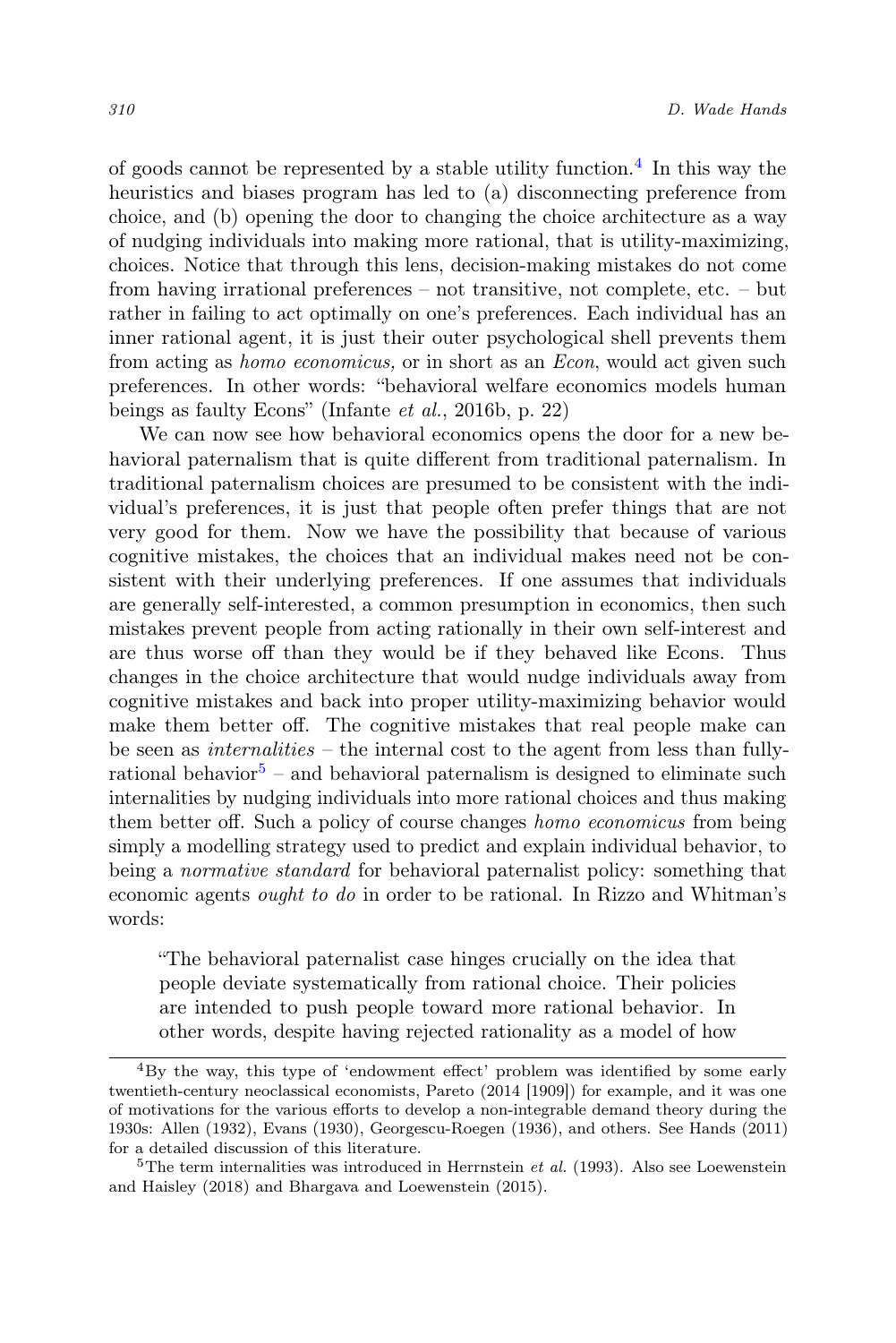people do behave, the behavioral paternalist still accept rationality as a model for how people ought to behave." (RW, 16)

At this point it is useful to note that the preferences serving as the normative standard for behavioral paternalism cannot be just any preferences, or even just well-behaved (complete and transitive) preferences. They must meet much stricter conditions. First, they must meet all the typical conditions that economists require on preferences; for example, in the case of riskless consumer choice, preferences need to be complete, transitive, monotonic, and convex.<sup>[6](#page-6-0)</sup> But they also need to be stable – remain the same for the time of the analysis, or in the case of behavioral paternalist policy, for the duration of the policy – and be context-independent. They are "the preferences that  $would$ determine choice in a sanitized or bias-free environment" (RW, 239). Finally, preferences cannot be constructed, revisable, or dynamic; in particular, they cannot be: constructed preferences (Lichtenstein and Slovic, 2006), revised by dynamic learning (e.g., Dold and Schubert, 2018), or emerge from processbased (Rizzo and Whitman, 2018) or inclusive (Rizzo and Whitman, 2020) rationality. The most common term for such preferences is true preferences although other terms are used, including: purified, latent, laundered, pruned, and spruced up. The topic has, as one might expect, generated a quite a debate.[7](#page-6-1)

All of this brings us to the libertarian paternalism (LP) that is the topic of this paper. Although the literature on LP is extensive, the main focus will be on Sunstein and Thaler (2003) and Thaler and Sunstein (2003, 2009).<sup>[8](#page-6-2)</sup> I will focus specifically on LP rather than Rizzo and Whitman's behavioral paternalism, even though LP is a particular type of behavioral paternalism. There are a number of reasons for this. One is that LP is by far the most influential brand of behavioral paternalism. Its influence can be seen in the number of citations, by the numerous examples that are discussed in the popular literature, and by Richard Thaler's Nobel Prize in 2017. But secondly, and more importantly, it is useful to focus on LP since there has been a rapid expansion of behavioral paternalist policies in recent years and many of the defining features of Thaler and Sunstein's original LP have been diluted; this even seems to be the case in later writings of Thaler and Sunstein, for example Sunstein (2016, 2018). Finally, I will focus on LP because even though Rizzo and Whitman use the broader term behavioral paternalism, the most obvious target for most of the chapters in Escaping Paternalism is LP.

<span id="page-6-1"></span><span id="page-6-0"></span><sup>6</sup>See the consumer choice chapter of any standard microeconomics textbook.

<sup>&</sup>lt;sup>7</sup>It is often called the preference purification debate. See for example: Dold (2018), Hausman (2016), Infante et al. (2016b), Infante et al. (2016a), Rebonato (2012), and Sugden (2015).

<span id="page-6-2"></span> $8$ Although the *asymmetric paternalism* of Camerer *et al.* (2003) will also be included within the LP rubric.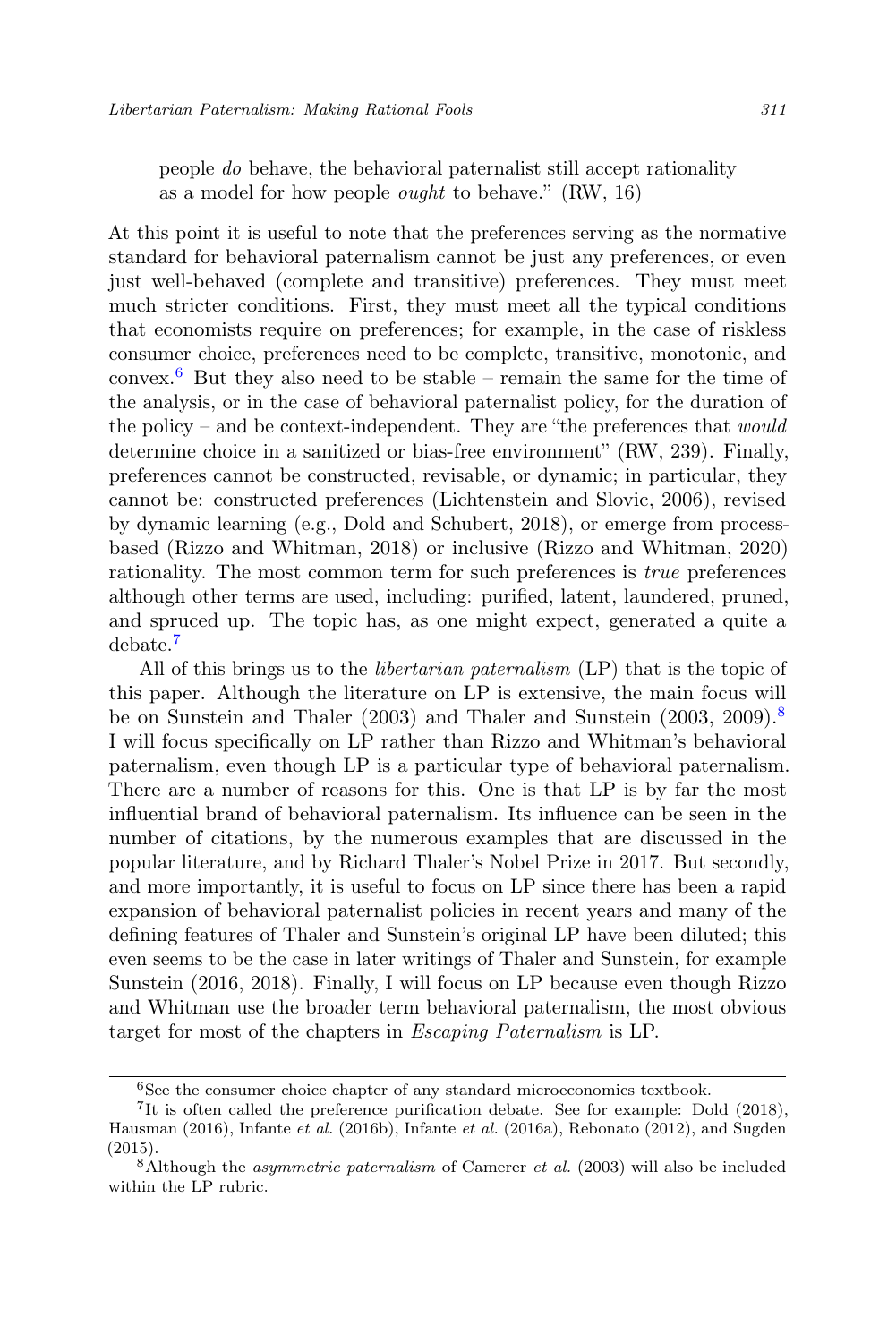It is best to start with Thaler and Sunstein's own account of LP. It is an example of the correcting-mistakes-through-changes-in-the-choice-architecture theme, but with its own unique style.

". . . a policy is 'paternalistic' if it tries to influence choices in a way that will make choosers better off, as judged by themselves. Drawing on some well-established findings. . . individuals make pretty bad decisions – decisions they would not have made if they had paid full attention and possessed complete information, unlimited cognitive ability, and complete self-control." (Thaler and Sunstein, 2009, pp. 5–6)

"Whether or not they have ever studied economics, many people seem at least implicitly committed to the idea of homo economicus, or economic man – the notion that each of us thinks and chooses unfailingly well, and thus fits within the textbook picture of human beings offered by economists. . . But the folks that we know are not like that. . . To keep our Latin usage to a minimum we will hereafter refer to ... Econs and Humans." (Thaler and Sunstein, 2009, p. 7)

The program is paternalist because it makes people better off than they would be on their own. Of course the presupposition is that being better off comes automatically when individuals behave like Econ. It is libertarian not only because it sill allows the individuals to make choices, but because the choice architecture is only re-arranged and the options stay the same. Thus the impact of the policy is always reversible.

LP can be applied to corporations and a wide range of other types of institutions, even families, and does not necessarily involve government policy. That said, I will focus exclusively on government policy since that is where the issues are most clear and where most of the critical attention has been directed.

LP has been explained and its background and motivation have been discussed. The next section moves on to critical concerns, but before moving on there is one additional point to emphasize about LP. The point is that despite the fact that many of Thaler and Sunstein's examples involve things like increasing organ donations and engaging various environmental policies, which seem to be inherently social, LP is in fact deeply pro-self, not pro-social, nudging. When the goal of the nudge is to make someone better off by better satisfying their own preferences, it is about individual rationality and not about social policies in the way economists have traditionally defined them. The concept of paternalism is about internalities, not externalities.

For example, suppose an individual has a preference for consuming goods that lead to a reduction in atmospheric  $CO<sub>2</sub>$ , but because of various cognitive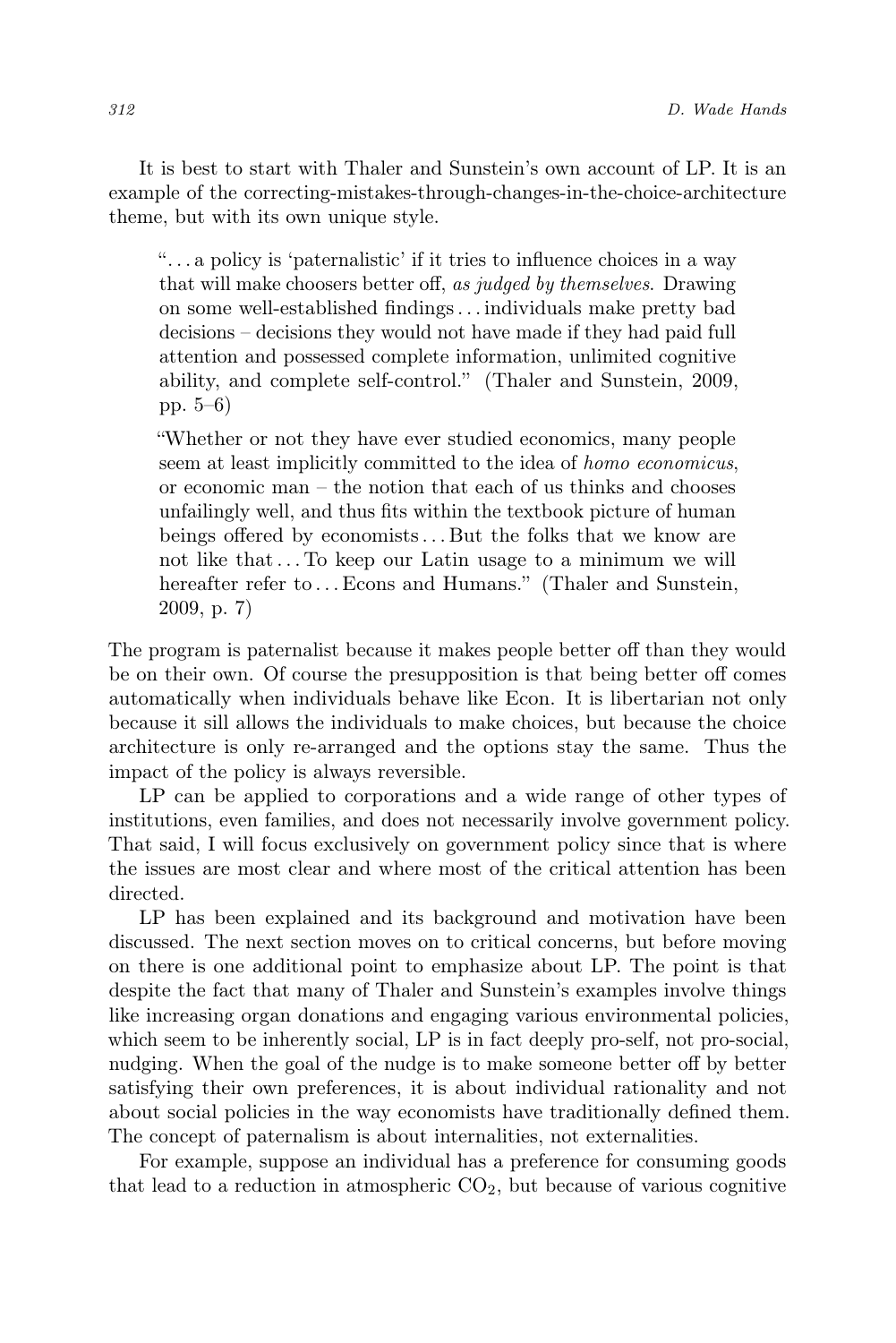mistakes, ends up failing, on their own, to purchase goods that accomplish that goal. Now suppose an LP policy, designed to make this person better off by eliminating her/his cognitive mistakes, is successfully implemented. This would mean that the individual will be a more successful utility maximizer, and thus under standard assumptions, be better off, but it also means a lower level of  $CO<sub>2</sub>$  emissions, which is a positive social consequence. But this social benefit does not make the LP nudge into a social nudge. It is simply a pro-self LP nudge that coincidentally had a positive social impact. Social policies are aimed at, that is about, social things – social costs and social benefits  $9 9$ and this policy was designed to help a particular individual do a better job maximizing her/his own utility. In other words, it was a nudge to correct for internalities, not externalities.

Given the confusion on this self versus social issue, borrowing some terminology from Barton and Grüne-Yanoff (2015) seems to be useful. In their terminology, the general notion of a nudge is: "an intervention on the choice architecture that is. . . behaviour-steering, but preserves the choice set and . . . does not significantly change the economic incentives" (Barton and Grüne-Yanoff, 2015, p. 343). But nudges come in at least two different forms, pro-self and pro-social. Pro-self nudges aim at steering people's behavior in private welfareincreasing ways, and pro-social nudges which aim at steering people's behavior in ways that internalize externalities or increase public goods (ibid., 344). Finally, LP is a special case of a pro-self nudge: "we suggest to characterize Sunstein and Thaler's (2003) libertarian paternalism as the advocacy of governmental use of pro-self nudges" (ibid., 344). Of course, a single nudge-based policy could have both pro-self and pro-social impacts, but the LP part would be exclusively pro-self.

I will use this terminology for the remainder of the paper. Rizzo and Whitman are close to this terminology, but they seem to be less explicit about the distinction between self- and social-nudges. For example, they note that there are social nudges, but that such policies "are not our primary target in this book" (RW, 22). This may be because some of their criticisms – in particular those I will emphasize – are most relevant to pro-self nudges, but some of their other criticisms can also be applied to pro-social nudges.

#### 3 Knowledge Problems

There has been an extensive discussion of the knowledge problems, associated with LP. A sample of the critical literature that emphasizes these knowledge

<span id="page-8-0"></span><sup>9</sup>There are very good reasons, for certain problems, to move beyond the way that economists typically define the social – as the sum of the individual – but since this traditional approach is shared by the vast majority of economists, even behavioral economists, it is the way that the word 'social' will be used throughout this paper.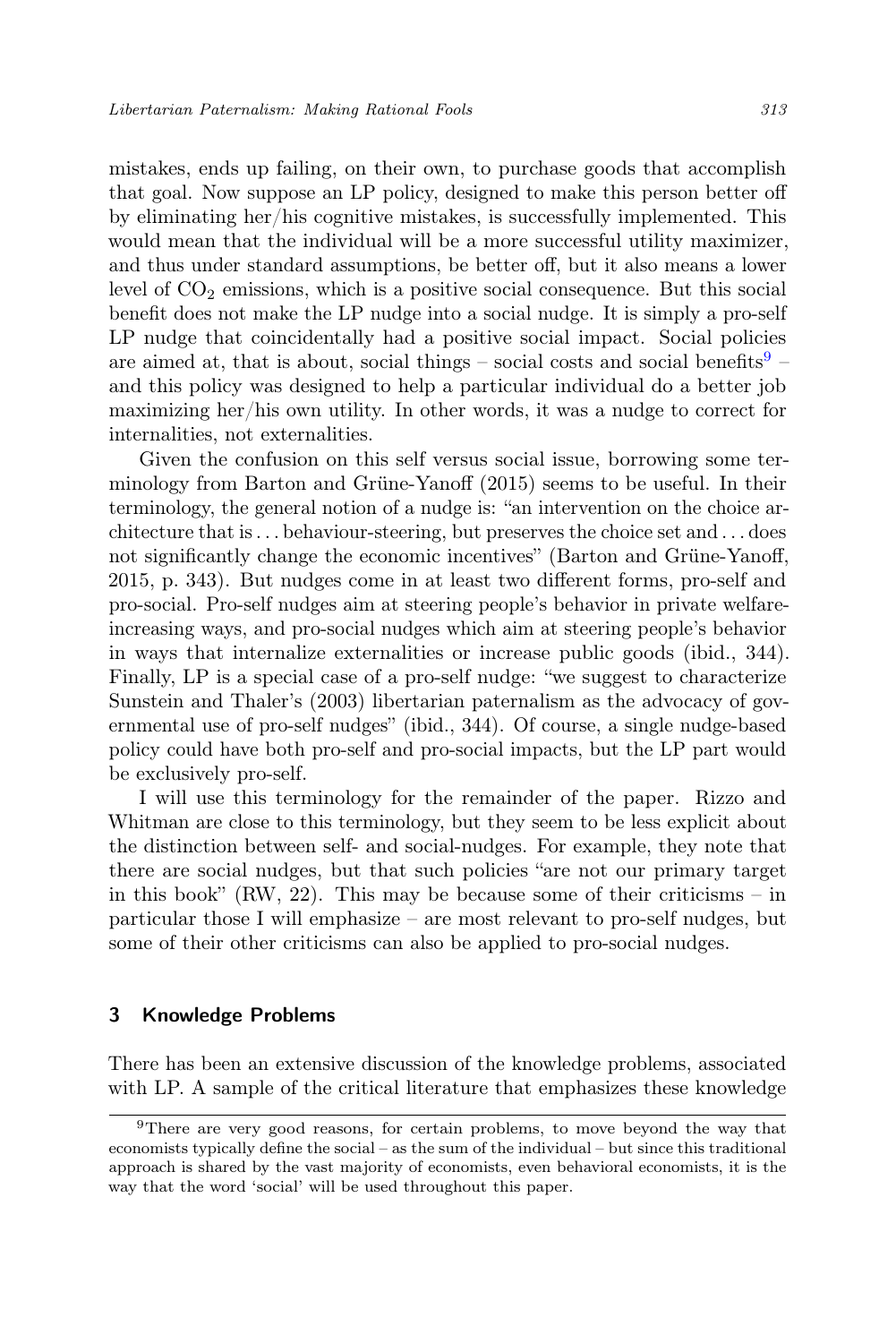issues, in addition to work by Rizzo and Whitman, includes: Barton and Grüne-Yanoff (2015), Berg (2018), Berg and Gigerenzer (2010), Congiu and Moscati (2020), Davis (2011), Gigerenzer (2015, 2018), Grüne-Yanoff (2012, 2016), Grüne-Yanoff and Hertwig (2016), Guala and Mittone (2015), Hands  $(2020)$ , Hausman  $(2016)$ , Infante *et al.*  $(2016b)$ , Infante *et al.*  $(2016a)$ , Rebonato (2012), Sugden (2015, 2017, 2018), and many others.

In general the knowledge problem is that the policy maker – the choicearchitect-in-chief (Rebonato, 2012) – cannot possibly know what they would need to know to do LP policy; they would need to know the individual's true preferences. Of course, standard economic theory is applied to microeconomic policy questions all the time on the basis of welfare-gains-and-losses. There are many different versions: the compensation principle, consumer surplus, special assumptions on preferences which allow economists to use a single representative agent, etc. – but all, at least in standard economics, are based on an individual preference satisfaction definition of welfare. So if standard economics can – to an acceptable degree – measure gains and losses in individual preference satisfaction, then why should it be any more difficult for behavioral choice architects to measure true preferences for LP-based policy? There are many reasons, but most important is that all of the standard techniques use the prices that people are willing to pay, or have paid, for the good to measure the increase or decrease in individual preference satisfaction. Consumer surplus, the old standby from the late nineteenth century, for example, is measured by a certain area under the consumer's demand curve. Such a technique is considered acceptable because economists assume that the consumer's demand curve comes about as the result of utility-maximizing behavior, which implies that price, what the consumer is willing and able to pay for the good, directly reflects the strength of the consumer's preference for the good. But this is not appropriate in the context of a LP policy. LP takes behavioral economics as its foundation, and the cornerstone of behavioral economics is that what people choose is frequently not what they really prefer, and this breaks the link between willingness to pay (i.e., price) and individual valuation (preference satisfaction).<sup>[10](#page-9-0)</sup>

However, there is another, perhaps more serious, set of problems. Not only can economists no longer assume that demand-prices reflect preferences, the preferences that are needed by the choice architect are true preferences: the

<span id="page-9-0"></span> $10$ There is another way of seeing these problems. For example, consumer's surplus is defined by the consumer's demand curve and the quantity of the good. But heuristics and biases create internalities for the individual – differences between the benefits to the consumer if they did not make mistakes, and their benefits when they actually do make mistakes – and this means that what the consumer actually chooses to purchase at any price is off her/his demand curve (see Hands, 2020 for details). Individuals who are making rationality mistakes, either do not have demand curves, or have demand curves that are different from what economists have assumed about demand curves for over one hundred years.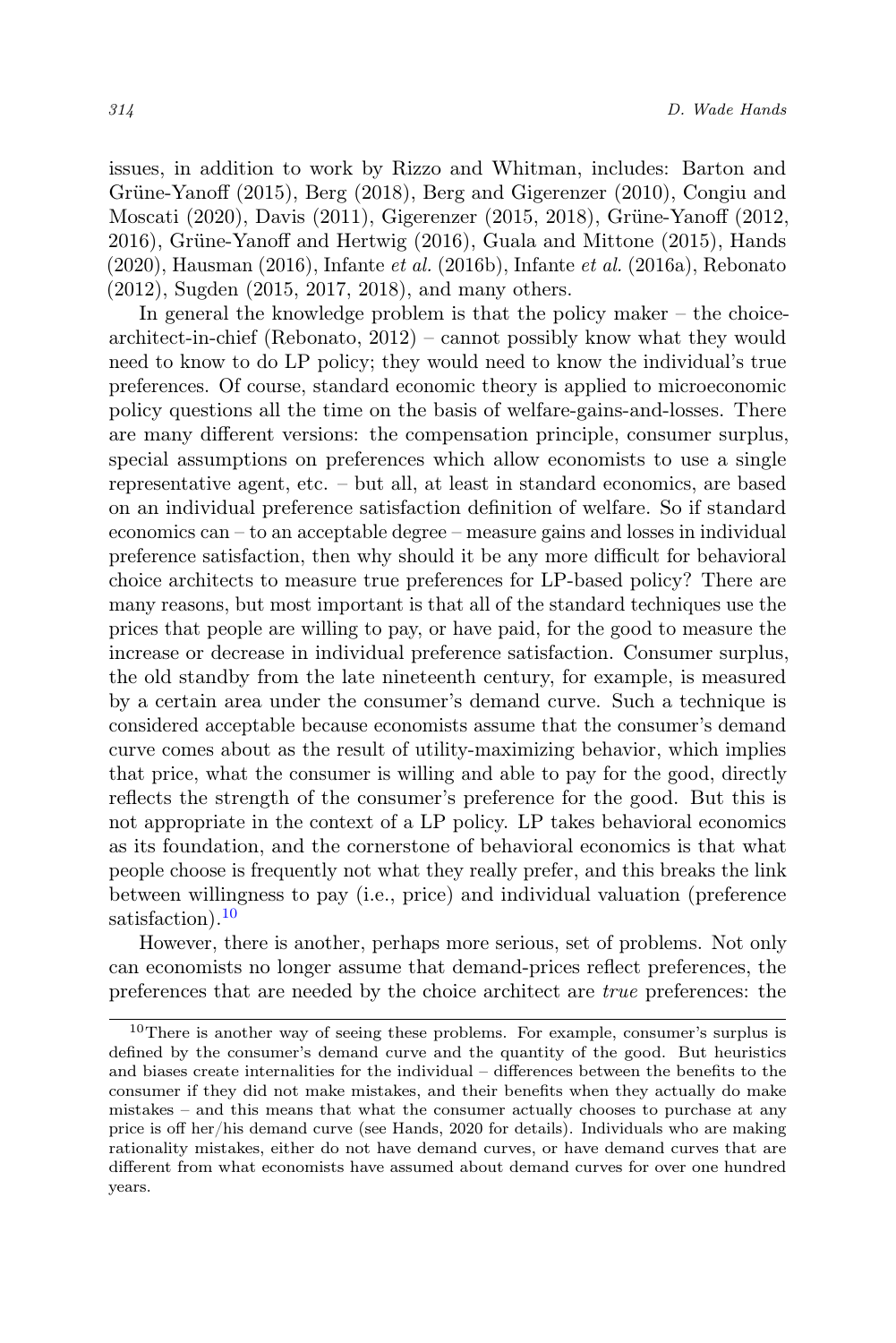preferences that would be reflected in the individual's choices if they made no mistakes. The choice architect needs not only access to some rough-and-tumble preferences, but preferences that are complete, transitive, insensitive to context effects, not constructed at the point of choice, stable for the duration of the policy period, and so on. It is just not possible to obtain the kind of detailed access to individual true preferences required for LP policy and it is no longer possible to use price as a proxy for the needed information. As Rizzo and Whitman make clear:

"We are . . . challenging the claim that paternalist policymakers could know what the true preference looks like when stripped of all bias. And knowing the true preference is a necessary input into deciding the correct policy intervention." (RW, 243)

But one would need more than true preferences to formulate an effective LP policy. One would also need detailed information about the particular causal mechanisms that are responsible for the cognitive mistakes that lead to supoptimal decisions (Grüne-Yanoff, 2016). So, at least two necessary conditions are needed to design a LP policy: (a) detailed information about the true preferences of the relevant individuals, and (b) detailed information about the causal mechanisms at work in the relevant individual's outer psychological shell that are responsible for the cognitive errors. And the latter is just as important as the former and almost as difficult to obtain. Again Rizzo and Whitman:

"Even if behavioral paternalists could discern people's true preferences that's not enough. To craft effective policies, they must also know the extent of people's biases, how much people have self-debased, how their biases interact and offset each other, and how policies may induce compensatory behaviors and substitution effects. . .Without such knowledge, behavioral paternalists cannot reasonably hope that their policies will achieve their stated goal of improving the satisfaction of individual preferences." (RW, 18–19)

But, in addition to knowledge problems about both true preferences and the details of error-causing causal mechanisms, there is still another concern. As Rizzo and Whitman and many others have pointed out, just because the information that LP policy would require is not available, does not mean that choice architects are not implementing various LP-based policies. Since they do not actually have the detailed information they would need about either true preferences or the particular causal mechanisms driving mistakes, it seems that they must be using what they believe is reasonable to assume about both of these factors in any particular case. This educated-best-guess approach is reflected in the most of the applied LP literature, which almost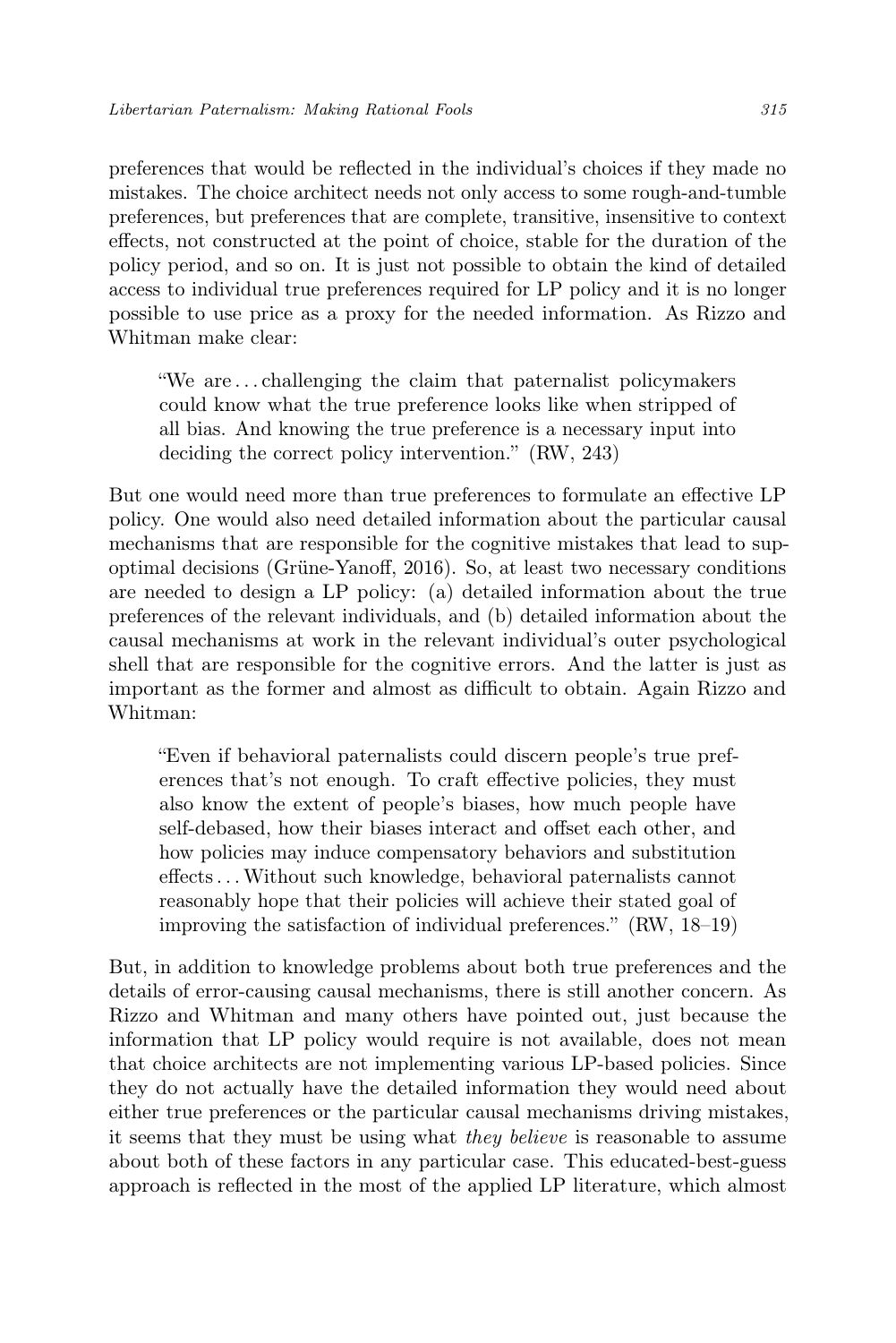never starts with details about an individual's preferences or her/his outer psychological shell, and uses this information to characterize an associated problem and propose an appropriate policy. Rather, the process typically involves more presumption and less detailed information. It begins with an 'obvious' concern, like eating fatty food, not saving for retirement, smoking cigarettes, making poor portfolio choices, etc. as a starting point – one that implicitly, but necessarily, makes a number of presumptions about both true preferences and the sources of particular mistakes – and then goes on to directly propose a LP strategy that might nudge the individual in the direction of making fewer of these 'obvious' mistakes. As Daniel Hausman  $explains:$ <sup>[11](#page-11-0)</sup>

"If the object. . . is to satisfy the purified preferences of the inner agent, then economists have to be able to find out what those preferences are . . . when behavioral economists such as Thaler suggest that cafeteria managers should put the cake in the back, they typically have very little detailed evidence. It seems instead that they believe themselves to be wise third parties, who know that fruit is better for almost everyone and who for that reason attribute a purified preference for fruit to most of those served by the cafeteria. But if the object is to satisfy purified preferences rather than to provide consumers with what the behavioral economist judges to be best for them, this is a precarious practice. Behavioral economists who believe that they promote well-being by satisfying purified preferences need to know what people's purified preferences are, not what they should be." (Hausman, 2016, p. 28)

Even if we grant the principle of charity and assume that no opportunism or conscious manipulation is going on  $-$  an assumption that Rizzo and Whitman seem doubtful about – such policies driven by the well-intentioned hunches of choice architects, seem to be along way from the science and evidence-based rhetoric of LP advocates.

Although these three knowledge problems constitute a powerful critique of LP, there are many other knowledge-based criticisms scattered throughout the LP literature. There is certainly no reason to try to note them all, but I will close this section by mentioning two other concerns. I am not noting them here because they play a prominent role in the literature, but rather just the opposite. I think both are important and yet they have not attracted as much attention as they should.

The first is the problem of second best. It is noted by Rizzo and Whitman (RW, 260–261), and a few others, Berg (2018) and Besharov (2004) for example, but it is not a common criticism of LP. The second best theorem

<span id="page-11-0"></span><sup>&</sup>lt;sup>11</sup>Note: purified preferences  $=$  true preferences.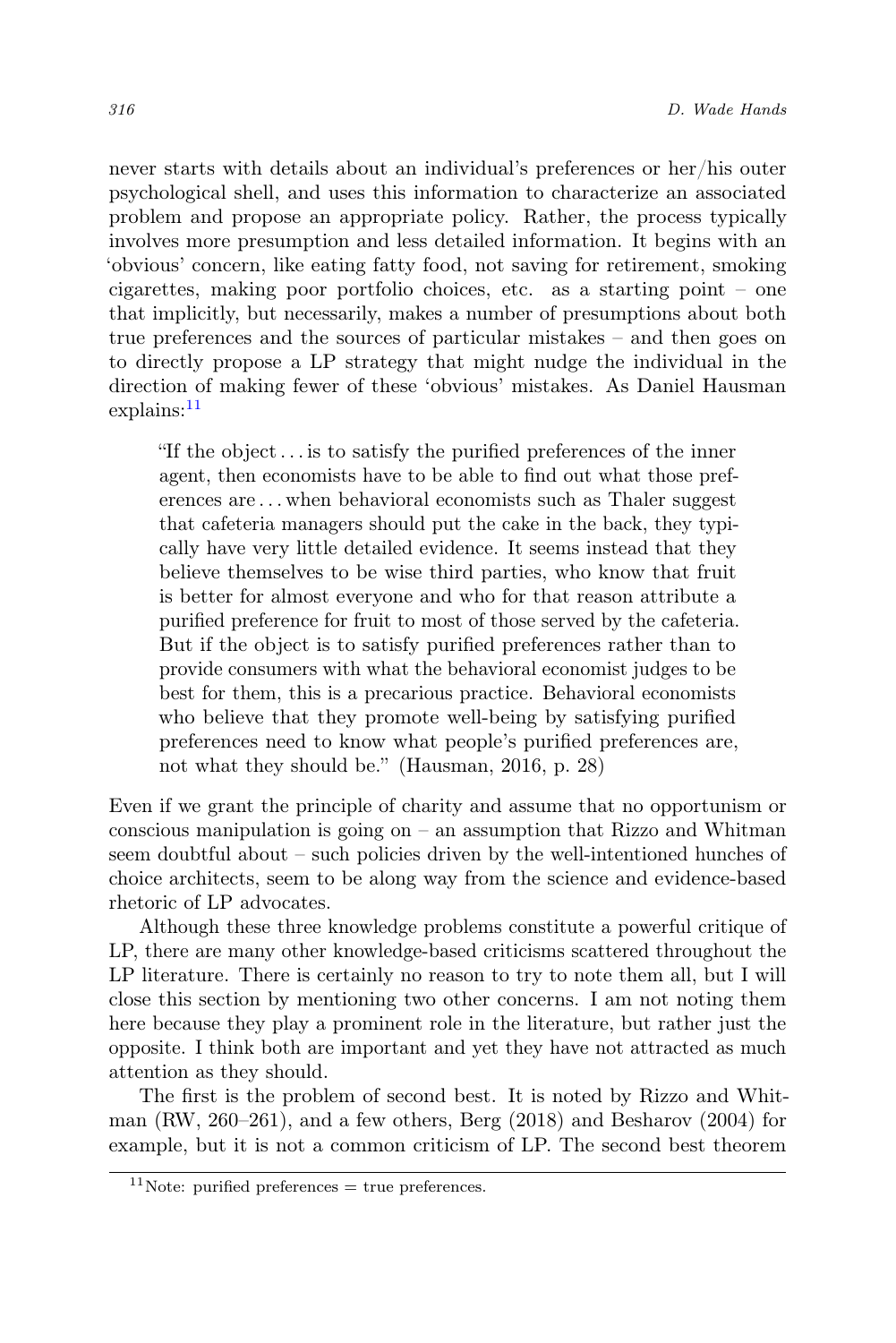came long before the rise of behavioral economics: in Richard Lipsey and Kelvin Lancaster's 1956 paper. Lipsey and Lancaster's second-best result demonstrated that in the context of an optimization problem with multiple constraints "it is not true that a situation in which more, but not all, of the optimum conditions are fulfilled is necessarily, or even likely to be superior to a situation in which fewer are fulfilled" (Lipsey and Lancaster, 1956, p. 12). This means that unless the nudges correct for every heuristic or bias that is preventing optimization, then changing one or some of those factors, could move the individual farther away from the optimal choice. Admittedly, the second best issue can arise in any policy context where there are multiple problematic factors, but it seems that it is particularly troublesome in LP policy because choice architects almost never have detailed information about the exact causal mechanisms responsible for the mistakes, or their relative magnitudes, or the various feedbacks they might have on each other.

The second problem concerns the tradeoffs and interactions between LP policies and social policies. We are certainly well aware that individually optimal behaviors may cause externalities that spill over – positively or negatively – on to other individuals in the society. Given this, what is to prevent a pro-self LP policy nudging individuals in ways that lead to negative social impacts? It is not necessary of course that such impacts occur, or that they are negative, but they are always a possibly and generally ignored. Of course, even if such social effects were recognized, it is nearly impossible to know the direction or magnitude of such complex interactive changes. As Rebonato (2012, p. 234) notes, it may even involve LP microeconomic spillovers into macroeconomics. From a Keynesian perspective, an LP nudge that encourages people to save for tomorrow means less consumption and higher unemployment for today (and if the "paradox of thrift" is in effect, it could mean less savings in the future as well).

### 4 So What is to be Done?

Although this paper has emphasized some things a bit more, and de-emphasized others, most of the previous two sections is broadly consistent with what Rizzo and Whitman say in Escaping Paternalism (at least in the chapters I noted in the introduction). It is now time for a quick review and then for a change in direction.

The bottom line of the previous section is that because of fundamental knowledge problems, a successful LP policy is simply not possible if it is designed to nudge people into better maximizing their true preferences.

". . . paternalist policymakers face a severe, and possibly insurmountable, knowledge problem. They do not and often cannot possess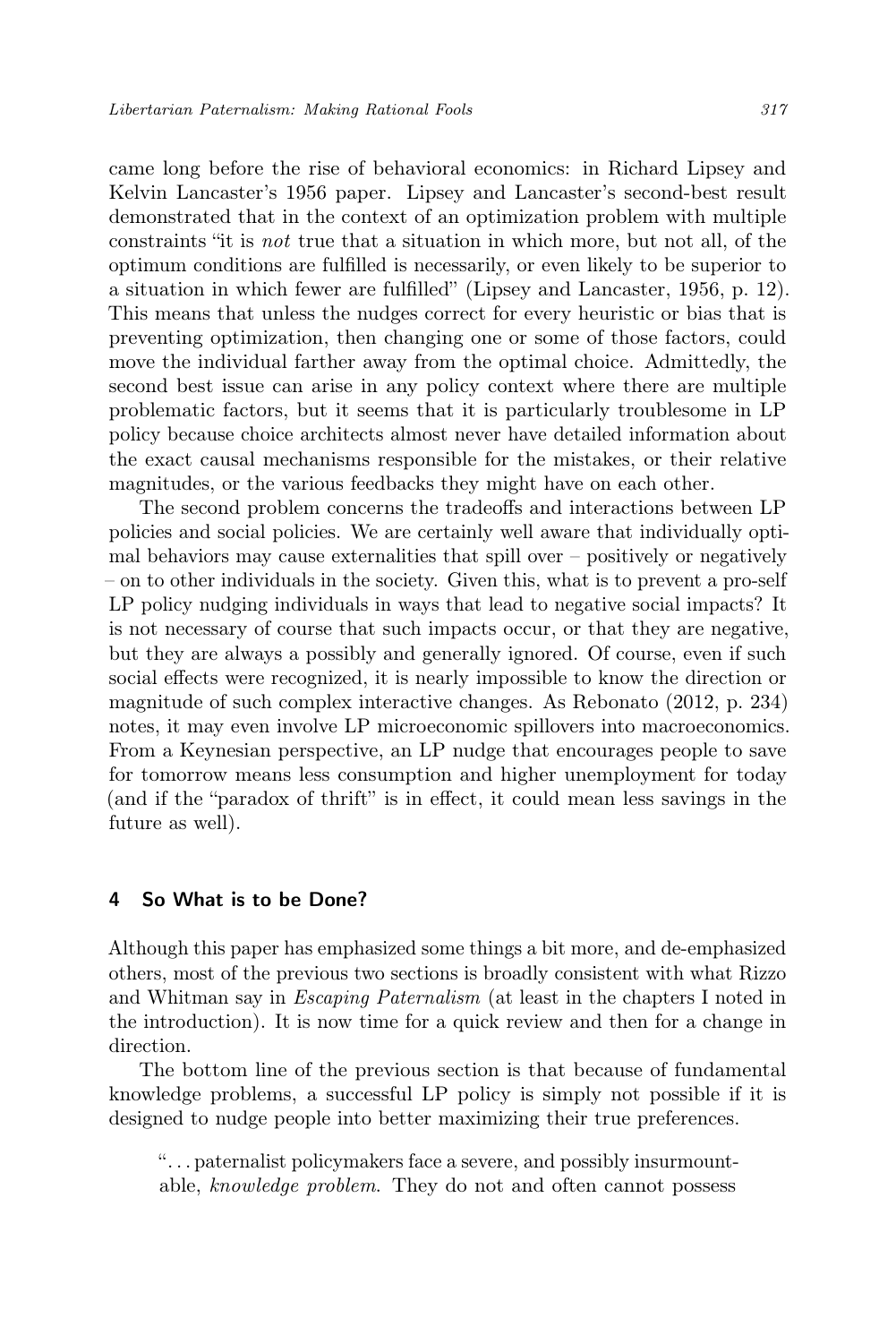the kind of knowledge needed to craft policy interventions that reliably improve human welfare." (RW, 237)

And many philosophers like Hausman agree:

"It seems to me hopeless to base public policy on 'true' or 'real' preferences. Even if these exist and it is possible for some close acquaintance to determine what they are with the help of psychiatric services, policy makers will never be able to determine them." (Hausman, 2018, p. 268)

Of course, if how one defines LP or behavioral paternalism becomes more amorphous – downplaying the commitment to homo economicus, true preferences, and pro-self nudges; allowing conventional microeconomic tools like taxes and subsides to sneak in; or loosening it up in other ways – it may be possible to dodge at least some of these specific knowledge-based criticisms. And that seems to be what has taken place in the writings of some LP supporters in recent years. But of course what you loose is the originality and uniqueness of the LP program that made it such an important contribution to economics, such a much-discussed policy tool, and worthy of a Nobel prize. But knowledge problems are clearly not all of the concerns that have been raised about LP. There are also autonomy problems, inconsistency/incoherence problems, concerns with the rhetorical style of Thaler, Sunstein and other proponents of LP, public choice criticisms (much discussed by Rizzo and Whitman), as well as many others.<sup>[12](#page-13-0)</sup>

So suppose one is persuaded by all of these arguments that LP is deeply problematic, then so what? What is to be done? Rizzo and Whitman do not provide very much in the way of an answer to this question, although they do suggest a few places where we might begin to look for a better approach. They mention Gerd Gigerenzer's fast-and-frugal heuristics program as an alternative to traditional rational choice theory (Gigerenzer, 2002, 2008). They also note Gigerenzer's ecological rationality, the normative framework associated with the fast-and-frugal heuristics program (Gigerenzer and Sturm, 2012; Gigerenzer and Todd, 2012) as a more flexible evaluative standard than homo economicus. These are certainly reasonable resources to consider since Gigerenzer and associates have repeatedly argued for the advantages of fast-and-frugal heuristics over the heuristics and biases program both in general and with respect to LP in particular (e.g., Gigerenzer, 2015, 2018) and also because Gigerenzer's program is often involved in discussions about other non-Econ-based, yet behaviorally sensitive, policy approaches: for example,

<span id="page-13-0"></span><sup>12</sup>For example, Berg (2018) identifies nineteen different types of problems with behavioral paternalism.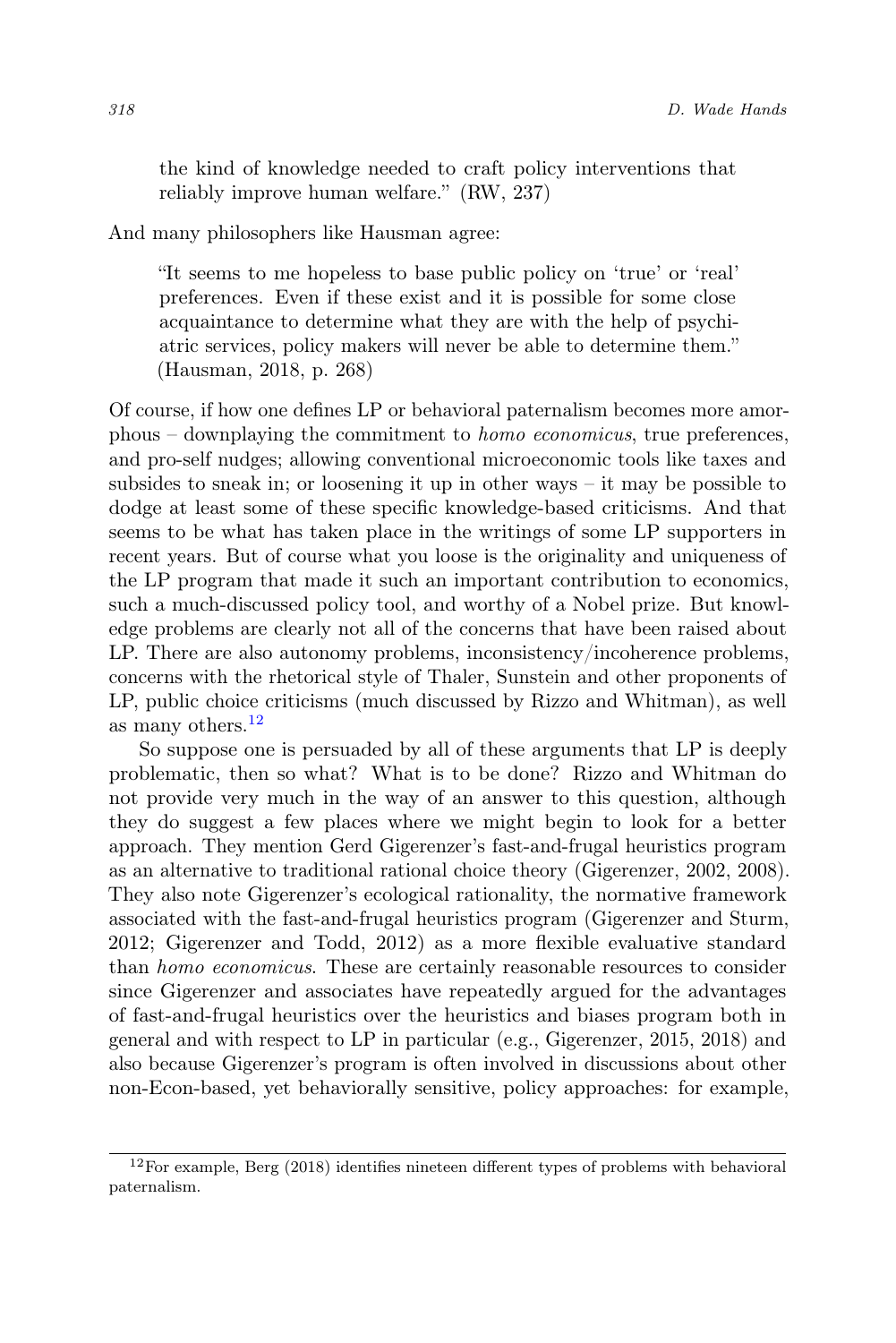"boosting" (Grüne-Yanoff and Hertwig,  $2016$ ).<sup>[13](#page-14-0)</sup> It should also be noted that they discuss their own conception of "inclusive rationality" as a substitute for rational choice theory in Escaping Paternalism and in more detail in Rizzo and Whitman (2018). They certainly suggest some interesting and important research to consider, but it is discussed fairly briefly and no detailed theoretical or policy alternative to LP is offered.

Toward the end of the book, instead of a theoretical or policy program, one begins to get the idea that for Rizzo and Whitman behavioral paternalism is just one specific, currently fashionable, example of government ineffectiveness and overreach. This is a suggestion that makes appearances throughout the book, but clearly picks up steam in later chapters (particularly chapters eight and nine). The analysis seems to switch from criticisms unique to behavioral paternalism – such as concerns about the empirical foundations of behavioral economics and the inadequacies of homo economicus as a normative benchmark – to more generic criticisms of almost any type of governmental policy. The ideas that percolate through the discussion include public sector spillovers, the rational ignorance of voters, government failure, the biases of governmental policymakers, the influence of special interests, slippery slope arguments about the growth of government, and so on. In most cases these are arguments that can be applied to behavioral paternalist polices, but many of these arguments are, unlike the discussion of the knowledge problem, not unique to, or even generally associated with, either paternalism or behavioral economics. Many of them seem to be fairly general boilerplate indictments of government action:

"In the rough-and-ready world of practical politics, policy is shaped in a maelstrom of idealism, activism, ignorance, time constraints, power struggles, and special-interest pressures. It would be genuinely shocking for real-world policies to resemble those imagined by hopeful academics." (RW, 310)

Although I would say that much of negative indictment of government is overstated, I also realize discussions about such matters run up against individual values – particularly regarding the trade-offs between welfare, justice, and freedom – and are seldom very productive. So instead of arguing against Rizzo and Whitman's position in the closing chapters, I want to go back to a point of common ground, but then take the discussion in a different direction.

<span id="page-14-0"></span><sup>&</sup>lt;sup>13</sup>Gigerenzer's fast-and-frugal program has a wide following as alternative descriptive approach to individual choice behavior, although concerns have been raised about how his version of ecological rationality might work as a normative framework (Hands, 2014). For a direct exchange on fast-and-frugal heuristics versus heuristics and biases see Gigerenzer (1996) and Kahneman and Tversky (1996). See Lee (2011) for a detailed historical discussion of the similarities and differences between heuristics and biases and fast-and-frugal heuristics, as well as between Gigerenzer's version of ecological rationality and the ecological rationally approach associated with Vernon Smith.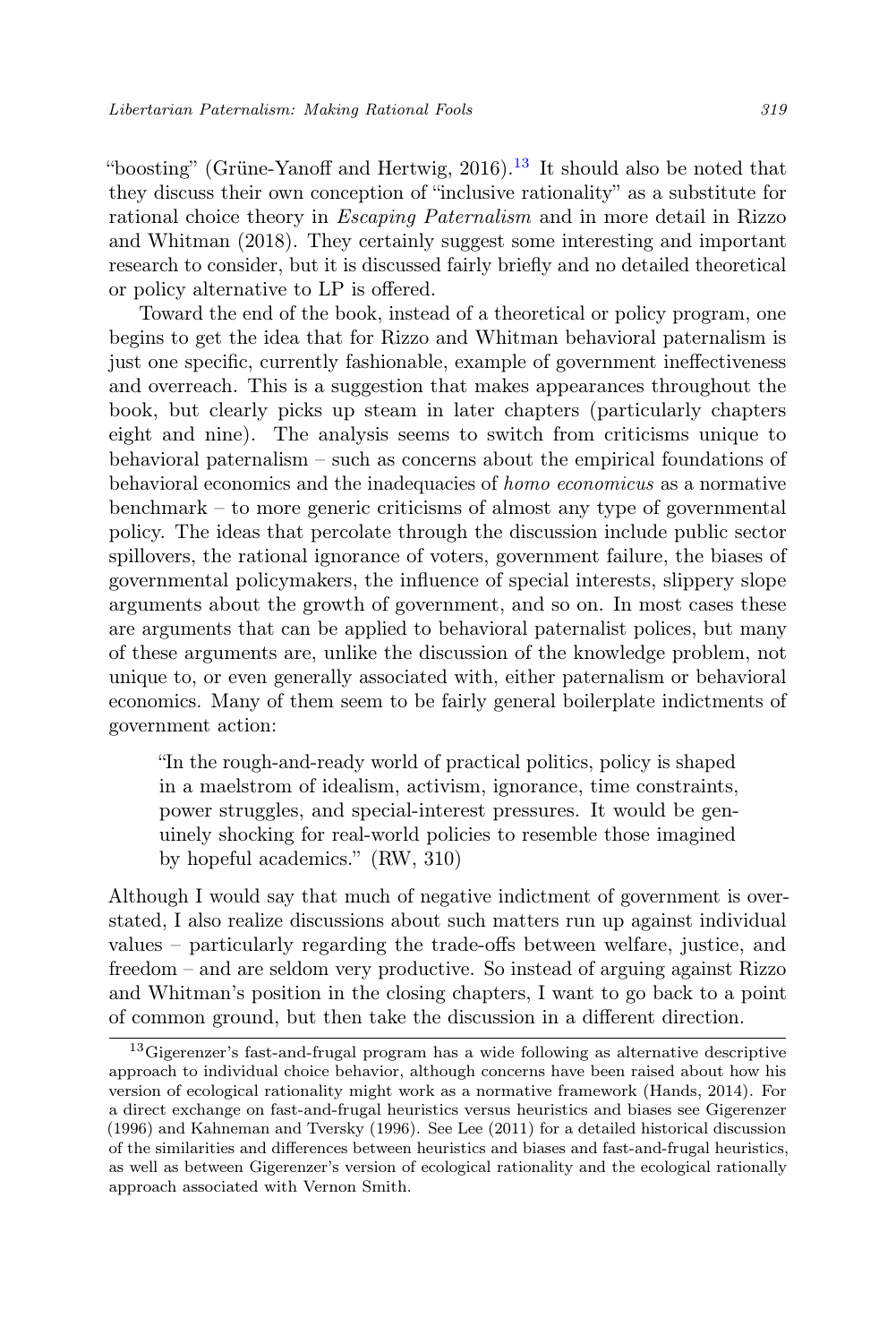The common ground is Mill  $\hat{O}n$  Liberty (1961 [1859]). Most of the text of the Mill quote in the opening epigraph to this paper also appears on p. 437 of Escaping Paternalism. As Rizzo and Whitman say, the quote is associated with what came to be called the *Harm Principle*: "the idea that we are justified in coercing people only for the purpose of preventing harm to others" (RW, 437). This principle was colorfully captured by Robert Nozick's remark that a person can leave their knife wherever they want "but not in your chest" (Nozick, 1974, p. 171). The problem is that from the two sentences Rizzo and Whitman cite from Mill, one would not necessarily get the importance of the "harm" part of the Harm Principle. Their quote only talks about what others, including government or society, cannot compel an individual to do. There is nothing in their selection of Mill's words about what government can rightfully do and that is to coerce individuals "to prevent harm to others." But since it is called the Harm Principle, it seems that the legitimate tasks of governments should be just as important as what it, or society in general, cannot do. Based on the version of the Mill quote in the epigraph, my own response would be to quit trying to do paternalist policy that equates paternalism with successful utility maximization and instead have the government spend its resources on the kind of activities that Mill argued they should be doing: preventing harm to others. In modern economics these things – at least in microeconomics – boil down to the traditional subjects for governmental action: positive and negative externalities and public goods.

Perhaps paternalist policies should be abandoned altogether, but if there is broad public support for such policies, make them traditional paternalism: using the best scientific evidence about what harms people the most and encourage them to do less of it. This could be done by traditional taxes or subsidies, direct regulation, social nudges, or some combination of these tools. If paternalism is going to be done at all it should be directed towards making people healthier, live longer lives, and so forth, rather than trying to uncover true preferences and the particular heuristics and biases that are preventing people from making optimal choices on those preferences. This is particularly the case because it would only achieve paternalist goals through the dubious causal chain of utility maximization  $\rightarrow$  people get what they want  $\rightarrow$  what people want is what is really best for them  $\rightarrow$  therefore people get what is really best for them. First, it seems pretty clear that such a strict LP policy is essentially impossible to do, and second, following Mill, it is not something the government should be doing anyway. As the world grows more connected and densely populated, where truly social issues like climate change and pandemics become increasingly important, why should helping people maximize utility be a goal of government? Allowing people to get what they personally want seems to be what markets do best, and governments generally do not do very well. On the other hand, helping control things with massive negative externalities – again, the damage from climate change and pandemics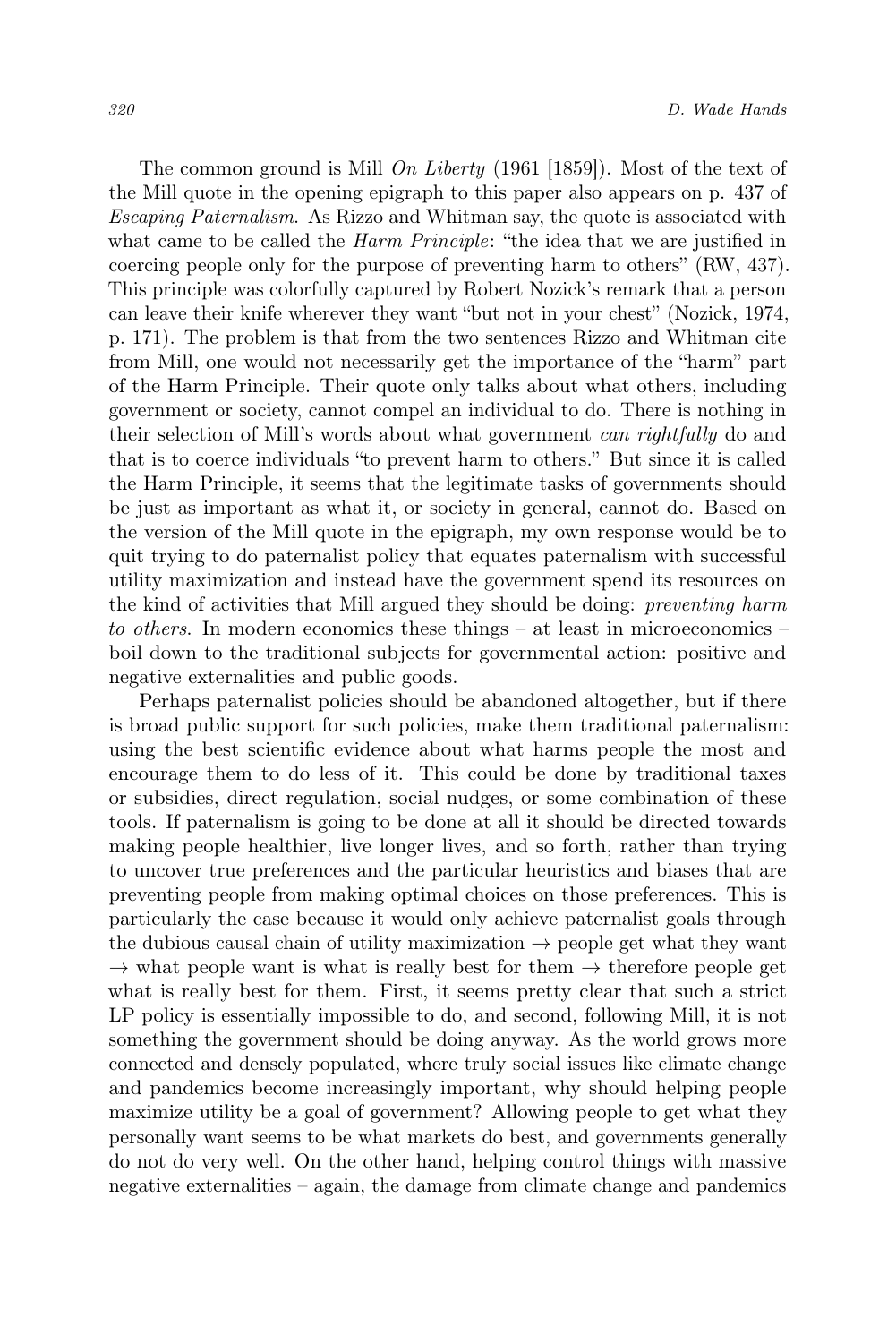comes readily to mind – is traditionally what governments can do and are supposed to do. My suggestion is thus to follow Mill by: (a) abandoning strict pro-self LP entirely, (b) keeping paternalism at a bare minimum, and when used, do it by targeting improvements in human physiology, not by trying to increase individual preference satisfaction, and (c) reaffirm the commitment to genuinely social concerns which could be approached using traditional microeconomic tools, or pro-social nudges, or both. $^{14}$  $^{14}$  $^{14}$  And remember all of these recommendations are not only based on Mill's vision but also what is and is not possible, or at least practical.

In closing I would like to briefly discuss two of the many recent proposals for improving behavioral economics-inspired policy and see how they compare to what I have suggested. The first approach begins where so many others begin, with the core knowledge problem behind pro-self LP. The second approach does not criticize LP but does suggest broadening and moving beyond narrowness of LP to a more integrated approach to microeconomic policy.

There are several authors who start with the knowledge problem but end up with somewhat different policy proposals. One such case is Francesco Guala and Luigi Mittone's "anti-welfarist" approach (Guala and Mittone, 2015). They interpret LP as welfarist rather than paternalist, because LP policies are evaluated on the basis of individual well-being which is equated, as in standard economics, with individual preference satisfaction. As they explain, LP is concerned with agents who "fail to behave according to their 'true' preferences" and LP interventions "are aimed at improving subjective well-being by replacing irrational agents with well-behaved ones," which makes LP-nudging "an ally of the neoclassical (welfarist) approach" (Guala and Mittone, 2015, pp. 387–388). The problem is, as clear from the above discussion, that such a welfarist approach, runs directly into various knowledge problems. Guala and Mittone's solution is to abandon LP-nudging with its single-minded normative commitment to *homo economicus*, but continue nudging policies with different goals. On one hand, make the paternalism more traditional (drop the goal of making people better subjective utility maximizers and focus on better objective outcomes), and on the other hand, focus on the externalities (note, externalities, not internalities) caused by systematic cognitive mistakes: "prevention of externalities: nudges are a cheap way of preventing later interventions that would be costly for the community" (ibid., 394). As they explain:

"The idea, roughly, is that choice architects are often justified to intervene to protect other people from the damage that may be caused by irresponsible individuals. Nudge policies are not (or not

<span id="page-16-0"></span><sup>14</sup>Hargreaves Heap (2020) has similar concerns about Rizzo and Whitman's account, but argues for an increased emphasis on universal rules rather than a change in outcomes as a solution.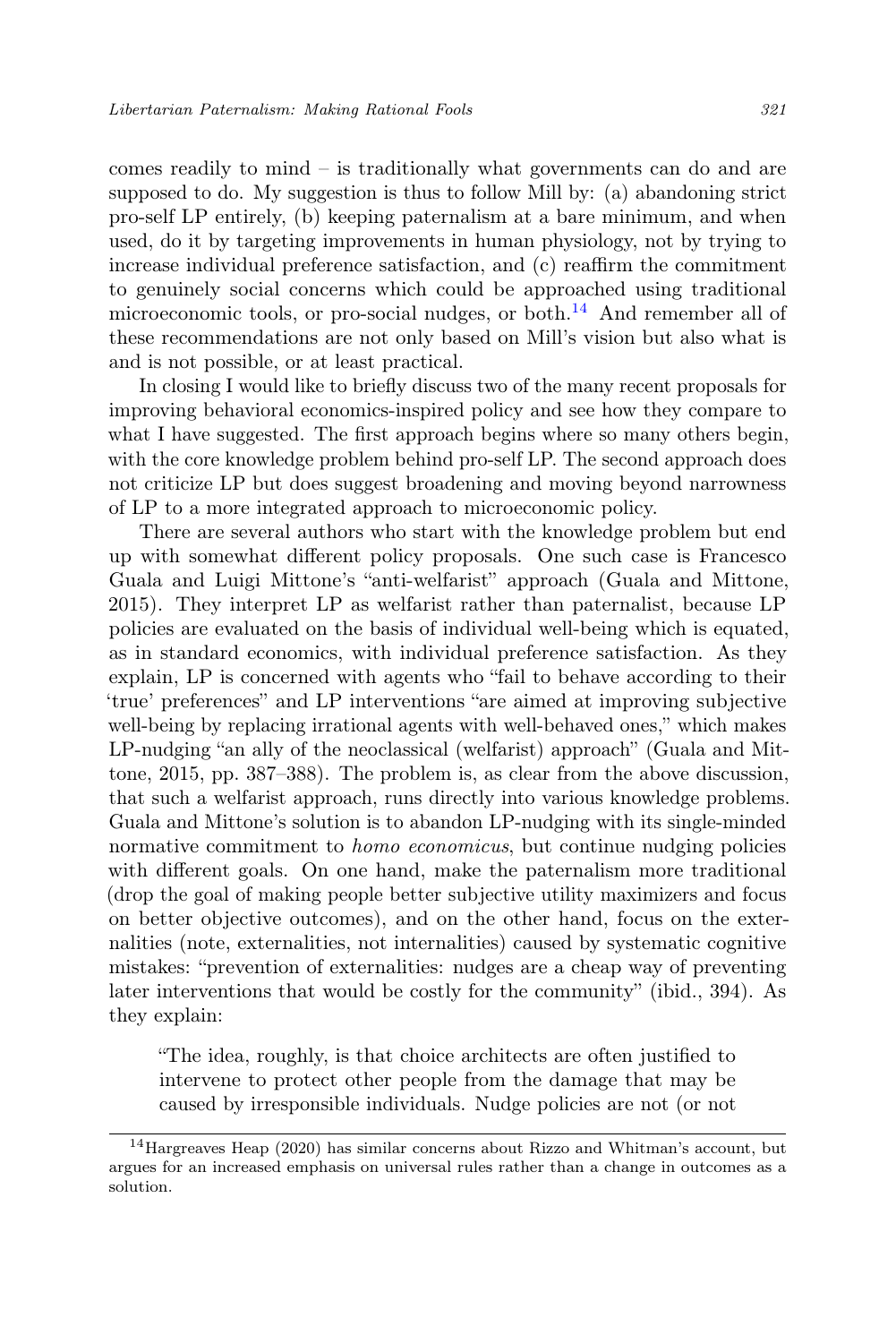only) for the good of the nudged, but for the good of third parties that otherwise are going to be harmed." (Guala and Mittone, 2015, p. 392)

The second set of recommendations I will note comes from George Loewenstein and co-authors, particularly Bhargava and Loewenstein (2015) and Loewenstein and Chater (2017). Loewenstein was an early and influential contributor to the behavioral paternalist literature – including Herrnstein et al. (1993) which introduced the idea of an internality and the asymmetric paternalism version of LP: Camerer et al. (2003). His recent contributions to the policy debate, unlike almost every author discussed so far, do not start from the position that LP has been a failure in any way. The application of LP "has enjoyed significant success" (Loewenstein and Chater, 2017, p. 27), it is just time to move forward and improve. These authors argue that behavioral economics-based policy "should not limit itself to proposing nano-size interventions that may not significantly address the more basic causes of the magnitude of contemporary policy problems" (ibid.), in particular, the focus on pro-self  $LP^{15}$  $LP^{15}$  $LP^{15}$  policies has "overshadowed alternative ways in which policy can and should be informed by behavioral economics" (ibid.). In order to bring about this broader application behavioral economic ideas it is necessary to move beyond the narrow pro-self focus of LP and integrate traditional economic tools with pro-social nudging. The bottom line on the argument is thus:

"Researchers in behavioural economics and practitioners of public policy should exploit a far wider and more nuanced range of ways in which traditional economics and behavioural economics can be combined . . . Moreover, understanding many of society's problems and formulating policy solutions will involve hybrids between traditional and behavioural economics, rather than pure application of either." (Loewenstein and Chater, 2017, p. 48)

Comparing these two sets of policy perspectives to my suggestions, it seems that Guala and Mittone's strategy is very close to what I have proposed. They are opposed to LP as policy-assisted individual preference satisfaction, and argue for a greater social focus. Perhaps getting enough information to target mistakes that have social externalities may run into some of the same knowledge problems as targeting individual preference satisfaction, but their approach seems to be in the spirit of what I proposed. The proposals from Loewenstein and co-authors also seem to be a movement in the right direction: moving away from pro-self nudging and focusing on social policy informed by a wide range of behavioral tools. I would exclude the congratulatory remarks about LP, because it seems like the policies that have been successful are more examples of what

<span id="page-17-0"></span><sup>15</sup>Note that Bhargava and Loewenstein (2015) use 'nudges' not in the broad sense it has been used in this paper, but rather as the term for LP, that is, pro-self, nudging policies.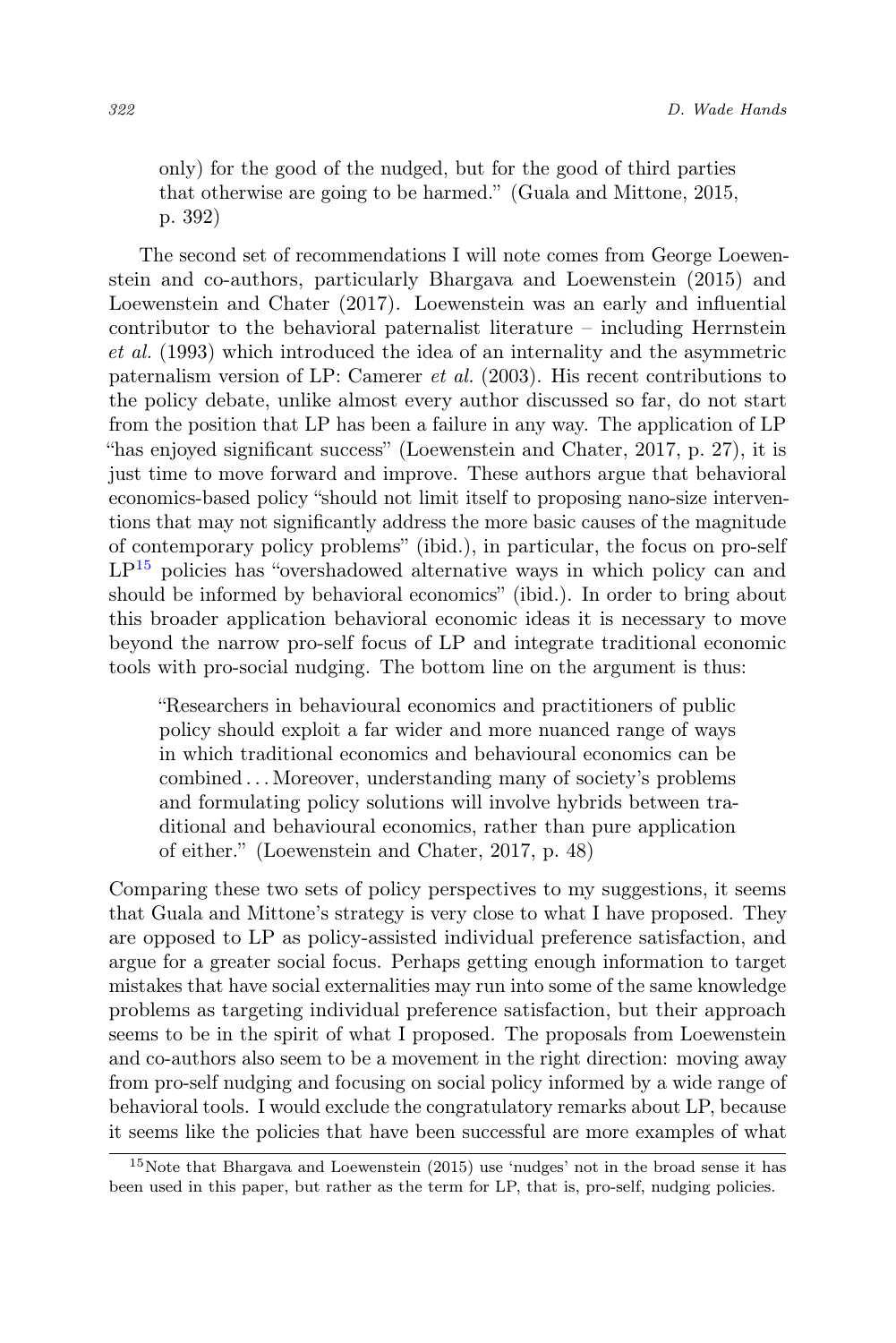these authors are arguing should be done, rather than applications of pure proself LP nudging, but again, the approach appears to be in the same spirit as my suggestions. The bottom line seems to be that there is (rightfully) less interest in policy designed to promote *homo economicus* – thus making more rational fools – and more interest in bringing a wider range of tools to bear on social concerns. Homo economicus is a very good tool for certain tasks in positive economic science, but it is a very poor goal for normative economic policy.

# 5 Conclusion

This paper has criticized LP theory and policy in general, but in particular, by focusing on knowledge problems: questions about whether a choice architect would, or even could, have sufficient knowledge to implement LP policy. These problems are discussed by Rizzo and Whitman and the paper builds on their discussion of these issues. The paper also draws on a fairly broad base of critical LP literature and also examines the historical origins of many of the relevant ideas. Although there is agreement with Rizzo and Whitman about their primary criticisms of LP, it draws less pessimistic conclusions about the role of ideas from behavioral economics in economic policy, particularly with respect to what economists have traditionally considered the reasons for social policy. The paper is less critical of behavioral economics and the role of government in general, but equally, or perhaps more critical, when it comes to the core idea that public policy should be aimed at nudging people into behaving like homo economicus and thus like Sen's rational fools.

# References

- Allen, R. G. D. 1932. "The foundations of a mathematical theory of exchange". Economica. 36: 197–226.
- Angner, E. 2019. "We're all behavioral economists now". Journal of Economic Methodology. 26: 195–207.
- Barton, A. and T. Grüne-Yanoff. 2015. "From libertarian paternalism to nudging – and beyond". Review of Philosophy and Psychology. 6: 341–359.
- Berg, N. 2018. "Decentralization mislaid: On the paternalism and skepticism toward experts". Review of Behavioral Economics. 5: 361–387.
- Berg, N. and G. Gigerenzer. 2010. "As-if behavioral economics: Neoclassical economics in disguise?" History of Economic Ideas. 18: 133–166.
- Besharov, G. 2004. "Second-best considerations in correcting cognitive errors". Southern Economic Journal. 71: 12–20.
- Bhargava, S. and G. Loewenstein. 2015. "Behavioral economics and policy 102: Beyond nudging". American Economic Review. 105: 396–401.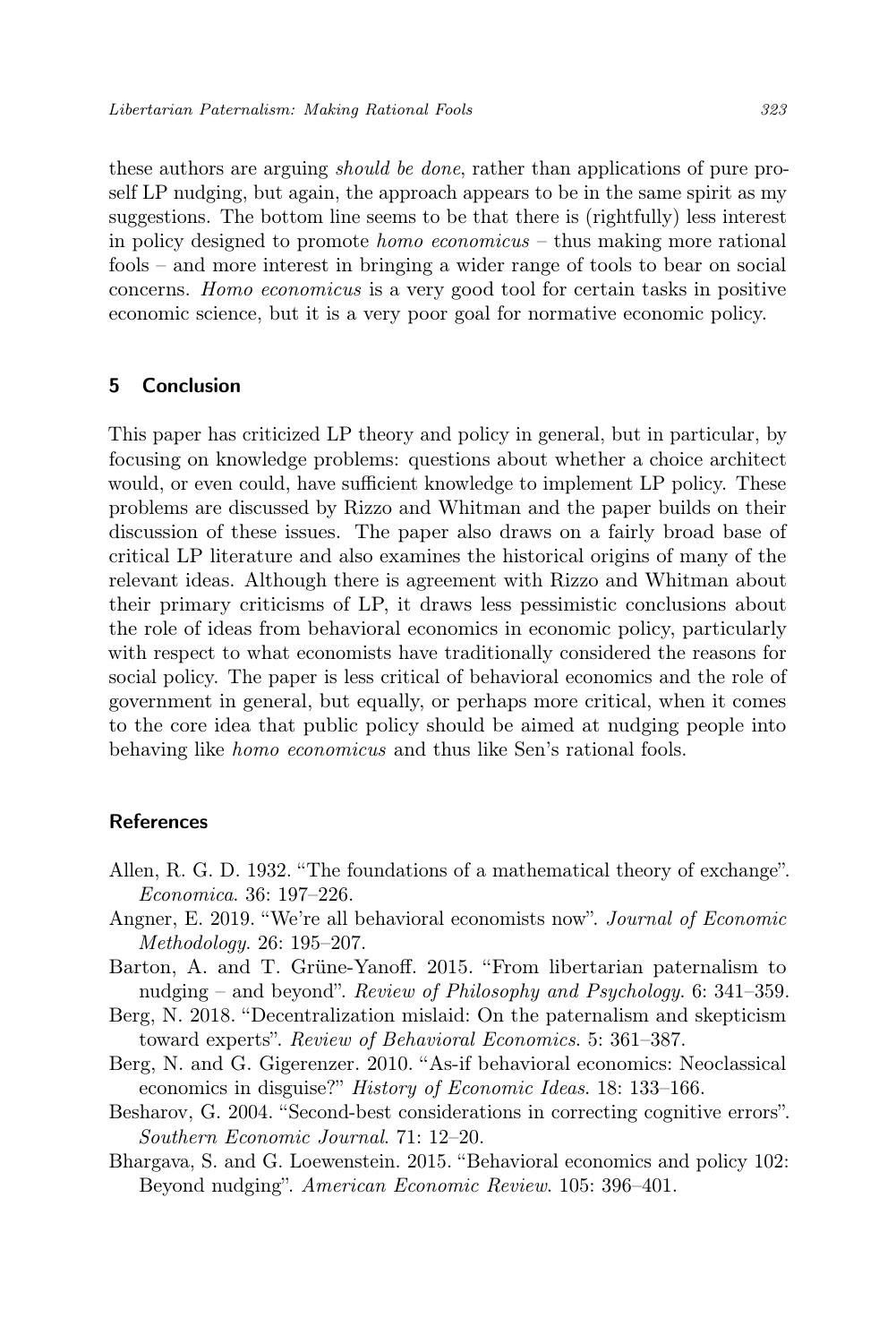- Camerer, C., S. Issacharoff, G. Loewenstein, T. O'Donoghue, and M. Rabin. 2003. "Regulation for conservatives: Behavioral economics and the case for 'asymmetric paternalism'". University of Pennsylvania Law Review. 151: 1211–1254.
- Congiu, L. and I. Moscati. 2020. "Message and environment: A framework for nudges and choice architecture". Behavioural Public Policy. 4: 71–87.
- Davis, J. B. 2011. Individuals and Identity in Economics. Cambridge: Cambridge University Press.
- Dold, M. F. 2018. "Back to Buchanan? Explorations of welfare and subjectivism in behavioral economics". Journal of Economic Methodology. 25: 160–178.
- Dold, M. F. and C. Schubert. 2018. "Toward a behavioral foundation of normative economics". Review of Behavioral Economics. 5: 221–241.
- Evans, G. C. 1930. Mathematical Introduction to Economics. New York: McGraw-Hill.
- Georgescu-Roegen, N. 1936. "The pure theory of consumer's behavior". Quarterly Journal of Economics. 50: 545–593.
- Gigerenzer, G. 1996. "On narrow norms and vague heuristics: A reply to Kahneman and Tversky". Psychological Review. 103: 592–596.
- Gigerenzer, G. 2002. Adaptive Thinking: Rationality in the Real World. New York: Oxford University Press.
- Gigerenzer, G. 2008. Rationality for Mortals: How People Cope With Uncertainty. New York: Oxford University Press.
- Gigerenzer, G. 2015. "On the supposed evidence for libertarian paternalism". Review of Philosophy and Psychology. 6: 361–383.
- Gigerenzer, G. 2018. "The bias bias in behavioral economics". Review of Behavioral Economics. 5: 303–336.
- Gigerenzer, G. and T. Sturm. 2012. "How (far) can rationality be naturalized?" Synthese. 187: 243–268.
- Gigerenzer, G. and P. M. Todd. 2012. "Ecological rationality: The normative study of heuristics". In: Ecological Rationality: Intelligence in the World. Ed. by P. M. Todd, G. Gigerenzer, and the ABC Research Group. Oxford: Oxford University Press. 487–497.
- Grüne-Yanoff, T. 2012. "Old wine in new casks: Libertarian paternalism still violates liberal principles". Social Choice and Welfare. 38: 635–645.
- Grüne-Yanoff, T. 2016. "Why behavioural policy needs mechanistic evidence". Economics and Philosophy. 32: 463–483.
- Grüne-Yanoff, T. and R. Hertwig. 2016. "Nudge versus Boost: How coherent are policy and theory?" Minds and Machines. 26: 149–183.
- Guala, F. and L. Mittone. 2015. "A political justification of nudging". Review of Philosophy and Psychology. 6: 385–395.
- Hands, D. W. 2011. "Back to the ordinalist revolution: Behavioral economic concepts in early modern consumer choice theory". Metroeconomica. 62: 386–410.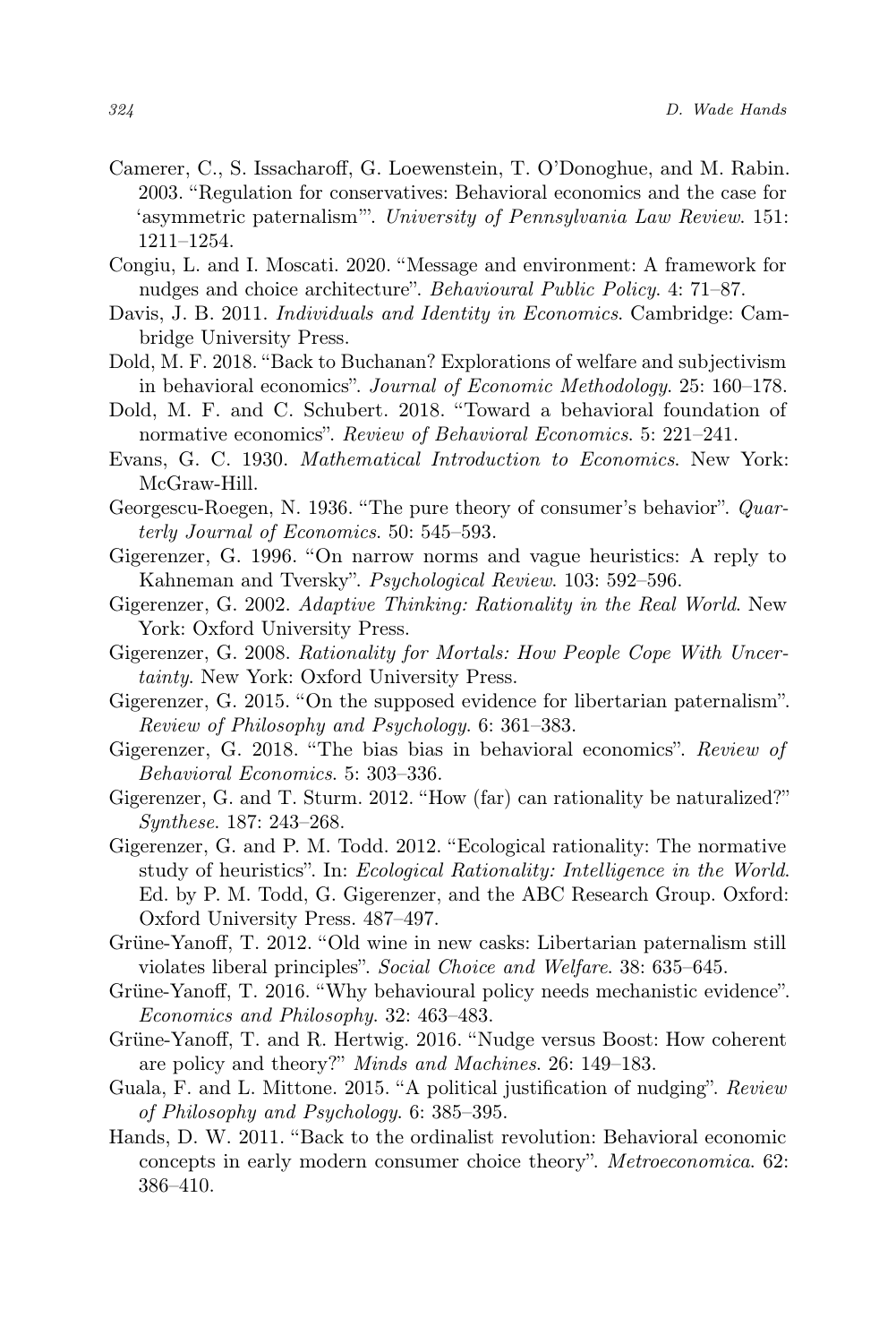- Hands, D. W. 2014. "Normative ecological rationality: Normative rationality in the fast-and-frugal-heuristics research program". Journal of Economic Methodology. 21: 396–410.
- Hands, D. W. 2020. "Libertarian paternalism: Taking econs seriously". International Review of Economics. 67: 419–441.
- Hargreaves Heap, S. P. 2020. "The 'problem' is different and so is the 'solution'". Review of Behavioral Economics. (forthcoming).
- Hausman, D. M. 2016. "On the econ within". Journal of Economic Methodology. 23: 26–32.
- Hausman, D. M. 2018. "Efficacious and ethical public paternalism". Review of Behavioral Economics. 5: 261–280.
- Herrnstein, R. J., G. F. Loewenstein, D. Prelec, and W. Vaughn Jr. 1993. "Utility maximization and melioration: Internalities in individual choice". Journal of Behavioral Decision Making. 6: 149–185.
- Heukelom, F. 2014. Behavioral Economics: A History. Cambridge: Cambridge University Press.
- Infante, G., G. Lecouteux, and R. Sugden. 2016a. "'On the econ within': A reply to Hausman". Journal of Economic Methodology. 23: 33–37.
- Infante, G., G. Lecouteux, and R. Sugden. 2016b. "Preference purification and the inner rational agent: A critique of the conventional wisdom of behavioural welfare economics". Journal of Economic Methodology. 23:  $1-25.$
- Kahneman, D. and A. Tversky. 1979. "Prospect theory: An analysis of decisions under risk". Econometrica. 47: 263–291.
- Kahneman, D. and A. Tversky. 1996. "On the reality of cognitive illusions: A reply to Gigerenzer's critique". Psychological Review. 103: 582–591.
- Lee, K. S. 2011. "Three ways of linking laboratory endeavors to the realm of policies". European Journal of the History of Economic Thought. 18: 755–776.
- Lichtenstein, S. and P. Slovic. 2006. The Construction of Preference. Cambridge: Cambridge University Press.
- Lipsey, R. G. and K. Lancaster. 1956. "The general theory of second best". The Review of Economic Studies. 24: 11–32.
- Loewenstein, G. and N. Chater. 2017. "Putting nudges in perspective". Behavioural Public Policy. 1: 26–53.
- Loewenstein, G. and E. Haisley. 2018. "The economist as therapist: Methodological ramifications of 'light' paternalism". In: The Foundations of Positive and Normative Economics: A Handbook. Ed. by A. Caplin and A. Schotter. Oxford: Oxford University Press. 210–245.
- McQuillin, B. and R. Sugden. 2012. "Reconciling the normative and behavioural economics: The problems to be solved". Social Choice and Welfare. 38: 553– 567.